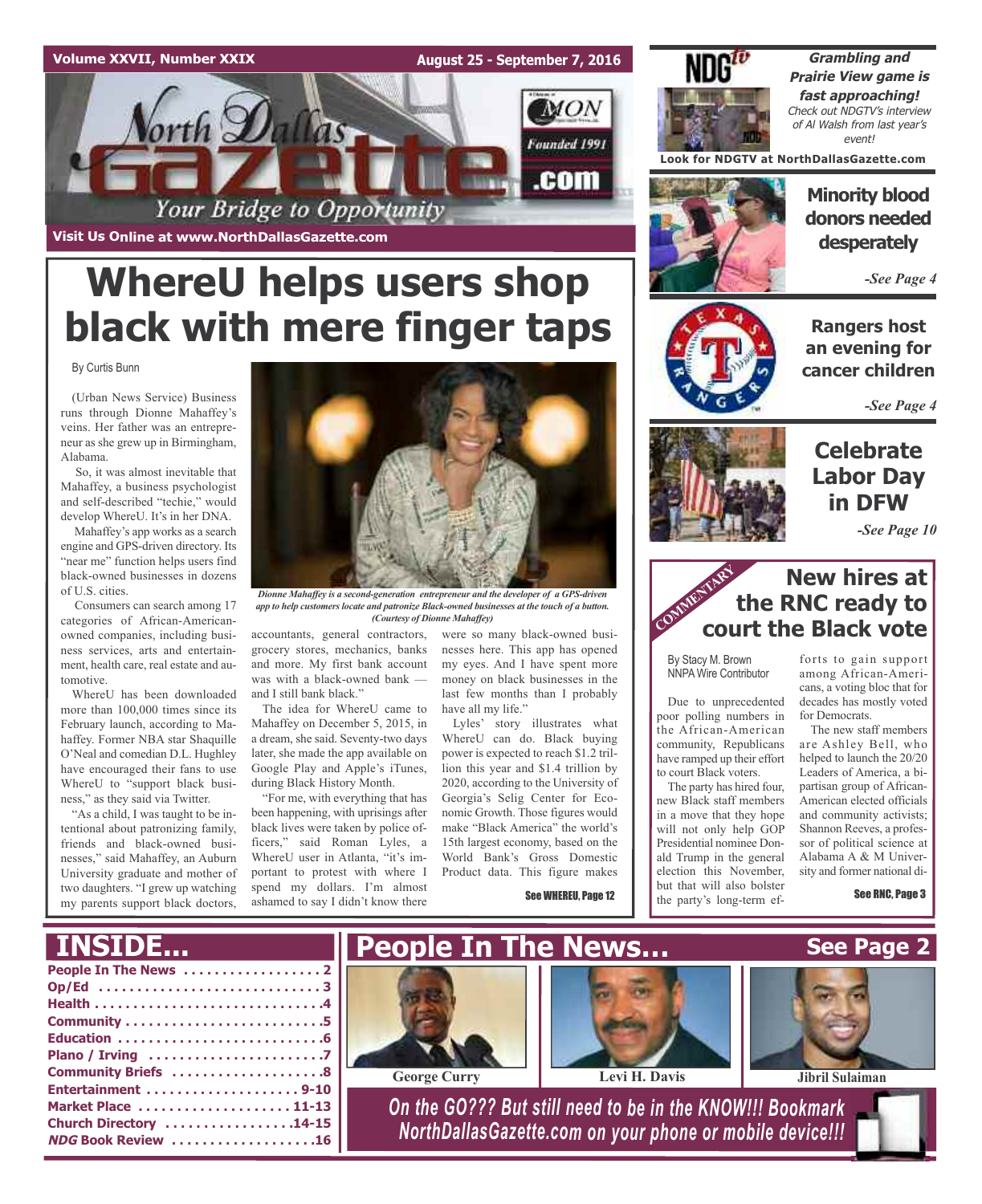#### **People in the News www.NorthDallasGazette.com**

## **George Curry**

By Stacy M. Brown NNPA Wire Contributor

The Black Press lost one of it's most celebrated warriors when George Curry, veteran journalist and former Editor-In-Chief of the NNPA News Wire, died from an apparent heart attack on Saturday, Aug. 20. Curry was 69.

Curry died of a reported heart attack on Saturday, Aug. 20, in suburban Maryland, just outside of Washington, D.C.

"On behalf of the National Newspaper Publish-

## **Levi H. Davis**

The Dallas-Fort Worth Hospital Council (DFWHC) announced last week that Levi H. Davis will receive the Kerney Laday, Sr. Trustee of the Year Award to be presented at its 68th Annual Awards Luncheon, October 18 at Arlington Convention Center. The award was named in memory of Kerney Laday, Sr., who served on the Texas Health Resources Board of Trustees for 10 years. He was chair of the board when he passed away in September, 2012. The inaugural award was pre-



ers Association (NNPA), we are all saddened and heartbroken by the sudden passing of one our most admired, respected, and gifted colleagues, George E. Curry," said NNPA Presi-

sented to his family in 2013. Mr. Davis has been a longtime board member of Methodist Health System, beginning his tenure in 2002 and named chair in 2012. He is also a former

dent Dr. Benjamin Chavis. "Black America, and in fact millions of African people all over the world, had come to know George Curry as a fearless scholar and writer who used his pen and wit to aggressively advance the cause of freedom, justice and equality for Black people and for the whole of humanity."

Chavis continued: "George was our trusted comrade on the frontlines of the Civil Rights Movement and on the front pages of the Black Press of America. We will miss him."

It's hard to believe that Curry, who led the NNPA as Editor-In-Chief of its news

assistant Dallas city manager. Davis was the first black board chairman of Methodist Health System, and the first to come from the public sector. Davis has also served on the boards of the Texas Healthcare Trustees, the Texas Hospital Association, the State Fair of Texas and the Dallas Symphony.

"Levi Davis has dedicated his time and talent to generously support the hospitals of North Texas," said W. Stephen Love, president/CEO of DFWHC. "As a longtime Dallas visionary, he has sacrificed so much of his energy due to his undewire from 2003 to 2007 and then from 2012 to 2015, has died, said Washington Informer Publisher and NNPA Chair Denise Rolark Barnes, who called Curry a giant in the journalism profession.

"As publisher of 'The Washington Informer,' I admired George's leadership as Editor-In-Chief of 'Emerge,' the preeminent monthly news magazine targeting issues impacting African-Americans," Rolark Barnes said. "George's uncompromising journalistic leadership delivered on Emerge's promise to deliver edgy, hard-hitting, intellectual, well-written and thor-

niable leadership. He's a perfect example of why this award was created."

In addition to honoring Mr. Davis, DFWHC will present the Distinguished Health Service Award to Margaret Jordan, president/CEO of Dallas Medical Resource; and the Young Healthcare Executive of the Year Award to Clint Abernathy, president of Texas Health Harris Methodist Hospital Alliance. Tucker Carlson andEugene Robinson will serve as keynote speakers. A special tribute to Joel Allison, the longtime Baylor Scott & White presioughly researched content that attracted national attention and left an indelible mark on the lives of many.

"As a member and now chair of the National Newspaper Publishers Association, I was honored to carry George's weekly column in 'The Washington Informer' and to work with him while he served as Editor-In-Chief of the NNPA News Wire. George provided so much of his time, energy, wisdom and incredible journalistic genius to the Black Press," she said.

"His work will stand as a lasting legacy of journalistic excellence and integrity of which all of us in the

dent/CEO who is stepping down after 17 years, will

The event is sponsored in part by Hall Render and CampbellWilson, LLP. For information, please contact Chris Wilson at chrisw@dfwhc.org or 972-

Headquartered in Irving, the DFW Hospital Council is a 90-member organization with 47 years of service to North Texas. Governed by a 14-member board of hospital executives, the hospital trade association is committed to the continuous improvement

The Dallas-Fort Worth

also be presented.

719-4900.

of patient care.

Black Press and the journalism industry at-large can feel extremely proud. My prayers and sympathy extend to his family and closest companions. He will be sorely missed."

Freddie Allen, the managing editor of the NNPA News Wire, called Curry an icon in the Black Press and said that his legacy of mentoring young journalists will bear fruit for many years to come.

Recently, Allen and Curry were part of a Black media delegation that worked with the Black AIDS Institute to cover the

#### See CURRY, Page 6

Hospital Council unites North Texas hospital and industry leaders to advance quality healthcare in our region. With over 45 years of collaboration and driven by elite members, they provide education sessions, networking opportunities and competitive intelligence.

The mission of the Dallas-Fort Worth Hospital Council is to enhance hospital value by continually promoting patient safety and cost effective, quality healthcare in our region. They support member hospitals by creating innovate solutions through collaboration, education and coordination of efforts.

## **Jibril Sulaiman**

PENSACOLA, FL (BlackNews.com) — Pay Sell Co., a Black-owned software company based in Pensacola, Florida has earned the ranking of #484 on the prestigious *Inc. 500*.

Published anually by Inc.com and Inc. Magazine, Inc. 500 and Inc. 5000 are globally recognized lists of the fastest growing private companies in the US.

Although this is the first year for such recognition, founder Jibril Sulaiman has been working towards the success of the company  $\Box$  s platform, "Cell Pay", for the past 5 years.

"We barely missed the deadline last year and I was



excited that we actually made the list for 2016.

"However I figured we'd rank around four thousand not four hundred," exclaimed Jibril, who is 35 years old. "2016 is a new year for our company, and I hope the publicity gives us the exposure we need to attract talent and investors

alike," he continued.

Pay Sell Co (formerly Pay Cell Systems Inc.) has focused on the development of "Cell Pay," its ecommerce platform for wireless stores, since the company launched in 2011.

In 2015, the company was re-branded as Pay Sell Co. as a way to advance its commitment to develop ecommerce-based platforms in several niche markets. These brands include Rapfeatures.com (a marketplace for selling song features), RazSum.cash (an enterprise fundraising platform), Cutt.rs (a payments platform for barbers) and Spendwith.in (a marketplace for ethnic sellers).

Jibril says he has men-

tored with high profile startup expert and founder of the NewMe Accelerator, Angela Benton.

"She's been such a great resource over the phone and through the NewMe coaching platform," he said. "I want to continue to grow my network, I value the advice from Angela and likewise will value the advice of any other entrepreneur I meet."

Currently the Pay Sell platform boasts 300 B2B users and more than 17,000 transaction conducted on a monthly basis on its two platforms.

For more information on Pay Sell Co. visit www.paysell.co.

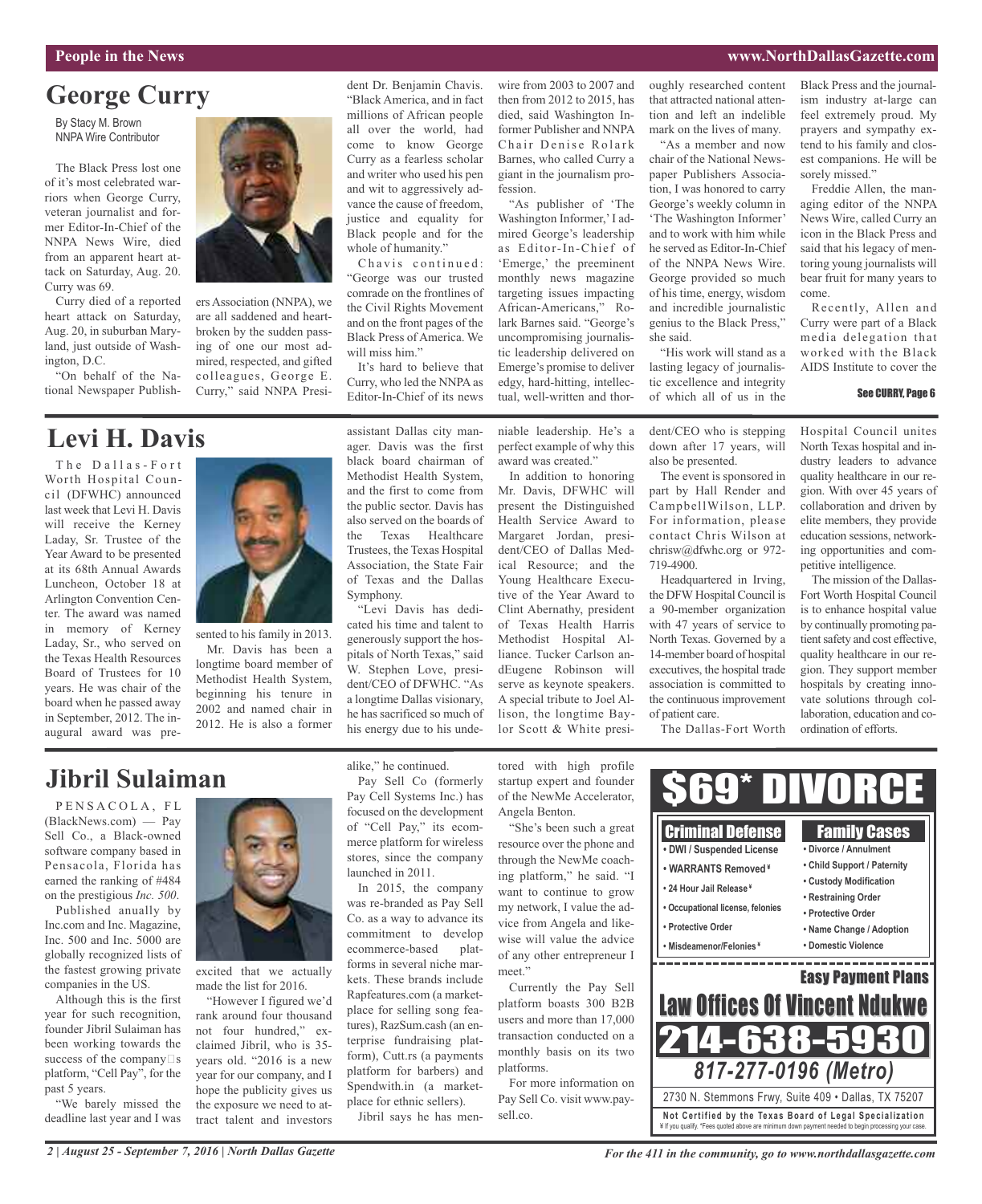#### **www.NorthDallasGazette.com Op-Ed**



*North Dallas Gazette assumes no responsibility for unsolicited material and reserves the right to edit and make appropriate revisions.*

### *"Do what you say you are going to do ... when you say you are going to do it.*

**Publisher's Office:** publisher@northdallasgazette.com

**Sales Department:** marketing@northdallasgazette.com

### **Editorial Department:**

editor@northdallasgazette.com

### **Online:**

www.NorthDallasGazette.com www.twitter.com/NDGEditor www.facebook.com/NorthDallasGazette www.pinterest.com/NDallasGazette

## STAFF

**Chairman Emeritus** *Jim Bochum 1933 – 2009*

> **Religious/ Marketing Editor** *Shirley Demus Tarpley*

**Editor** *Ruth Ferguson*

**Published By** *Minority Opportunity News, Inc.*

> **Web Master** *Todd Jones*

**Special Projects Manager** *Edward Dewayne "Preacher Boy"Gibson, Jr. James C. Allen*

**Community Marketing** *Nina Garcia*

### **Advisory Board:**

*John Dudley Myrtle Hightower Fred Moses Annie Dickson Cecil Starks Willie Wattley Coty Rodriguez-Anderson B. J. Williams Denise Upchurch Barbara Simpkins, ADVISORY BOARD SECRETARY*

*David Wilfong* **Production** *Margaret Freelon David Wilfong*

#### **Advisory Board Committees:**

*Public Relations Planning and Implementation* Cecil Starks, CHAIRPERSON

*Business Growth Referral* John Dudley, CHAIRPERSON

*Program Policy Development* Annie Dickson, Chairper

*Quality Assurance* Myrtle Hightower, CHAIRPERSON Coty Rodriguez

*The North Dallas Gazette, formerly Minority Opportunity News, was founded in July 1991, by Mr.Jim Bochum and Mr.Thurman R. Jones. North Dallas Gazette is a wholly owned subsidairy of Minority Opportunity News, Inc.*

## **Hey Donald, when was America great?**

By Julianne Malveaux NNPA Newswire Columnist

Our American exceptionalism allows us to shimmer, too fully in our greatness. We are the biggest and the baddest. We are the best armed and the most influential. We win the most

## **RNC,** continued from Page <sup>1</sup>

rector of state and local development for the RNC; Elroy Sailor, the founder and CEO of the J.C. Watts Companies; and Georgia State University senior Leah LeVell, whose father Bruce LeVell isthe chairman of the National Diversity Coalition for Trump.

Two of the new hires, Bell and Sailor, spoke at length with the NNPA News Wire, expressing optimism that they can help turnaround the record low polling numbers that show Trump currently receiving just one percent of the Black vote.

They also spelled out their mission to court students at historically Black college and universities – HBCUs – and their ideas for criminal justice reform.

"HBCUs are a very big focus of ours and part of our job is to make sure we engage HBCUs," said Bell. "We don't have a lot of time, but HBCUs can help get the economy to where it needs to be and we recognize that."

They also recognize that criminal justice reform is a critical issue in for the Black community.

"We have to make sure that America can turn the page from the current mass incarceration system," added Bell. "If we talk about communities being devastated by a failed criminal justice system where brothers and sisters are being disenfranchised and not being able to find a job, we talk about fixing the criminal justice system."

The solution, Bell said, is the creation of more entrepreneurs in the Black community and improving the capital gains tax which would allow these entrepreneurs to perform activities like buying houses to fix up

Olympic medals, and we have the most nuclear weapons. We are so great that we wave our flags and shout out, "U.S.A.! U.S.A.! U.S.A.!" In some ways, it is an imperialist chant, a chant of dominance, a chant that ignores the fact that we chant because we have the

and resell for profit.

Bell noted that Congress has put forward a number of compelling ideas, like economic empowerment zones and transforming education to create a marketplace where schools have to compete for students.

"I think the economic ideas and education opportunities[put forth by the GOP] are very specific to the Black community," said Bell. "It's been eight years since a Republican was in the [White House]…we have to make sure that the Black vote is competitively fought for."

Sailor said it's important to remember that no party has exclusivity on having 100 percent of the best models for America.

"I've been a Republican for over 25 years and I have seen the end results of some very good policies and new models that have proven successful in terms of creating opportunities and solving old problems in our community," he said. "For example, former Congressman J.C. Watts authored the American Community Renewal and New Markets Act, which was signed into law by President Clinton. This legislation helped to empower faith-based organizations, and spur development in our communities."

Among the new team's assignments, Bell will serve as Senior Strategist and National Director of African American Political Engagement and focus on winning elections for 2016. Reeves will serve as Senior Advisor to the RNC's Political Department and will focus on the X's and O's of politics – the data, and voter identification. Sailor has the job of Senior Advisor to the Chairman and will focus on infraluxury, as a nation, of an uneven playing field, especially in terms of resources. I'm not jumping up and down and flag waving.

It took the Simones (Biles and Manuel) to win gold medals for me to celebrate the Olympics. It took just a flip of the switch, a flick of

structure, institutional growth and sustainability. "America has the greatest

two party political system in the world, but I believe the best outcome for our community is to ultimately be in a position where both parties feel compelled to compete for our vote," Sailor said, before quoting Congressman William L. Clay of Missouri who said: "We should not have permanent friends, nor permanent enemies we should have permanent interest."

Thus, politicians should not lead individuals to believe they create jobs because they can only produce policies that create an environment for business owners and investors to come into a community and create a job, Sailor said.

"Republicans have proposed a series of tax and investment policies that create a favorable environment for investors such as reducing the capital gains taxes, reducing the burdensome and costly licensing process for small businesses, providing local municipalities the option to waive certain land use restrictions resulting from federal land designations and allowing all small and medium-sized businesses to fully deduct most investments in the first year of purchase," Sailor said. "Such provisions will incentivize businesses to increase investment in equipment and machinery that will increase productivity."

With the addition of Bell, Sailor and the others, the GOP shows it's "the party that promotes new models to solve old problems," RNC Chairman Reince Priebus said in a statement.

While Democratic Presidential nominee Hillary Clinton has pledged to engage the Black community the kaleidoscope, for me to see it differently. While there is a great difference between the athlete who comes from a highly-subsidized Russian or Chinese environment and one who comes from an urban area combining grit and corpo-

#### See TRUMP, Page 8

in part by placing ads in African-American-owned newspapers, the GOP hasn't made the same promise.

Bell and Sailor both deflected the question about whether or not the RNC will engage the Black community by advertising in Blackowned media, even though more than 80 percent of Blacks believe that messages that they read and hear about in Black media are more relevant to them, according to Nielsen's 2012 report on African American consumers. Sean Spicer, the chief strategist and communications director for the RNC, didn't respond to an email request to comment on the issue.

Asked why Blacks should vote Republican this fall, both Sailor and Bell had quick responses.

"We are conservative and we want to make sure African-Americans understand what the conservative issues are that we face," Bell said.

Sailor was more poetic.

"I think the sincerest pastor is one who is not focused on converting you to becoming a Baptist, COGIC, Methodist, but rather I think the sincerest pastor is one who sees his mission to make sure that his church has the infrastructure required to minister to the needs of the people, such as clothing the naked, feeding the hungry, housing the homeless, and being compassionate to those in need," Sailor said.

Sailor continued: "So I think if Republicans operate like that type of pastor and focus on those things then I believe African-American voters are sophisticated enough to make a political decision that best fits our interest."

### **Contributing Writers** *Jackie Hardy Terri Schlichenmeyer Nicole Scott Lucas Franco de Siqueira Hope Oriabure-King*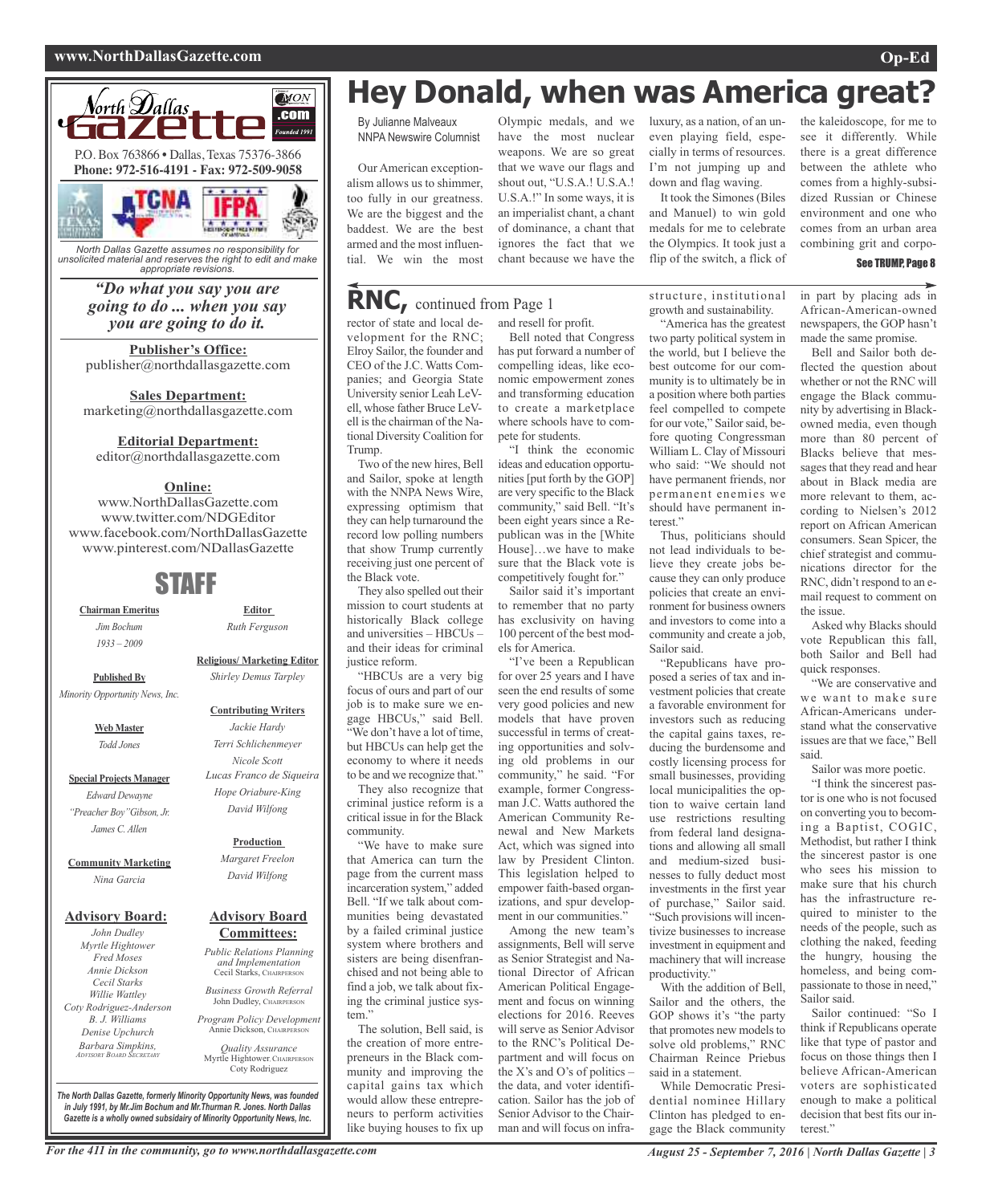## **Minority blood donors needed at Remington Blood Drive**

Remington College Dallas Campus invites people to give blood at its upcoming 3 Lives Blood Drive on the campus on Wednesday, Sept. 21 from 8:45 a.m. – 2 p.m. Remington College's blood partner for the event is Carter Blood Care.

Of course, all donors are invited, however, due to limited participation in blood donations, minority donors are needed.

Remington College founded the 3 Lives program to be a national effort to recruit minority blood donors and help provide local hospitals with blood. Minority donors – particularly African American donors – are in high demand because they provide blood with unique antigens that are vital for patients with sickle cell disease and other blood disorders.

Nationally, Remington College has collected more than 13,000 pints of blood through the 3 Lives program. And since 1 pint of blood can save 3 lives, that's enough blood to save more than 39,000 lives.

While the focus of 3 Lives is to highlight the need for minority blood donors, everyone is encouraged to give blood at the event.

Donors must be 17 years of age or older and 110

pounds. All the blood collected will go to local hospitals and medical centers to help people in the community.

Remington College-Dallas Campus is located at 1800 Eastgate Drive in Garland. For more on the 3 Lives program, visit www.3Lives.com.



# **Severe obesity on its own may raise risk of heart failure**

Severe obesity by itself leaves a person at significantly higher risk for heart failure, whether or not that person also suffers from high blood pressure, high cholesterol, or diabetes, a study found.

The same is not true for other major types of heart disease. The study suggests that people with morbid obesity alone weren't any more likely than those of normal weight to have a stroke or coronary heart disease.

The team at Johns Hopkins University that conducted the study, published online in the Journal of the American Heart Association, found that morbidly obese individuals were more than two times more likely to have heart failure than comparable people with a healthy body mass index.

"Even if my patients have normal blood sugar, cholesterol, and blood pressure levels, I believe I still have to worry that they may develop heart failure if they are severely obese," says Chiadi Ndumele, assistant professor of medicine. "If our data are confirmed, we need to improve our strategies for heart failure prevention in this population."

An estimated one in three Americans is obese and more than 5 percent are morbidly obese, with a body mass index greater than 35. The US Centers for Disease Control and Prevention says almost 6 million people in the United States live with heart failure, marked by enlarged or weakened heart muscle and diminished blood-pumping efficiency.

The condition causes shortness of breath, fatigue, weakness, trouble breathing when lying down, and swelling in the ankles and feet. The mortality rate for people with heart failure is 50 percent five years after diagnosis.

Ndumele and the other researchers caution that their study suggests a strong, independent link between severe obesity and heart failure but does not definitively determine cause and effect.

**'There is no magic pill'** Nevertheless, they say, their findings suggest that while treating hypertension, diabetes, and other conditions associated with obesity may be sufficient to prevent coronary heart disease and stroke, weight loss may be required to avert an increased risk of heart failure.

"Obesity in our study has emerged as one of the least explained and likely most challenging risk factors for heart failure, because there is no magic pill to treat it, no drugs that can easily address the problem like there are for high cholesterol and high blood pressure," Ndumele says. "Even with diet and exercise, people struggle to lose weight and keep it off, and for the morbidly obese, the struggle is often insurmountable."

It isn't clear why obesity alone is linked to heart failure independent of risk factors and not to stroke or

## **The Addict's Mom announces Lights of Hope 2016**

The Addict's Mom recently announced their nationwide campaign, Lights of Hope, 2016. They will be honoring and supporting those whose lives have been shattered by addiction and remembering those lost. Ceremonies will be hosted by local chapters throughout the United States. On September 17, candles will burn bright as beacons of hope for the 22.7 million Americans addicted to drugs.

The Addict's Mom hopes possible. to highlight:

• The lack of available resources specifically structured to care for, curtail, and combat addiction issues.

• Campaigns for foundations, such as hospitals, to increase their efforts in treating those plagued by addiction.

• Information that is available to those struggling with addiction about where they can receive help • The fact that recovery is

• The need to never lose hope.

Lights of Hope is an offer extended to all to step out of the shadows of shame and stigma and raise their voices as one by lighting three candles to spotlight September as National Recovery Month. One candle represents those in active addiction, the next celebrates ad-

#### See ADDICT, Page 7

coronary heart disease, Ndumele says. He adds, however, that there is evidence suggesting that extra body weight exerts a higher metabolic demand on the heart and that fat cells in the abdomen may release molecules toxic to heart cells.

Obesity has long been known to increase the likelihood of high blood pressure, elevated blood cholesterol and diabetes. Treating and controlling these conditions have formed the bedrock strategies for reducing the risk of cardiovascular disease, Ndumele says.

Ndumele and his colleagues drew their conclusions from the medical records of 13,730 participants in the Atherosclerosis Risk in Communities Study. The patients had body mass indexes in healthy ranges or higher at the start of the study and no initial heart disease. All were followed for about 23 years.

The records included data for participants' height. weight, and levels of blood sugar, cholesterol and triglycerides, along with smoking status, alcohol use, professions, and exercise levels.

The National Heart, Lung, and Blood Institute and the National Institute of Diabetes, Digestive, and Kidney Diseases funded the study.

*Source: Johns Hopkins University*



4 | August 25 - September 7, 2016 | North Dallas Gazette **September 7, 2016** | North Dallas Gazette.com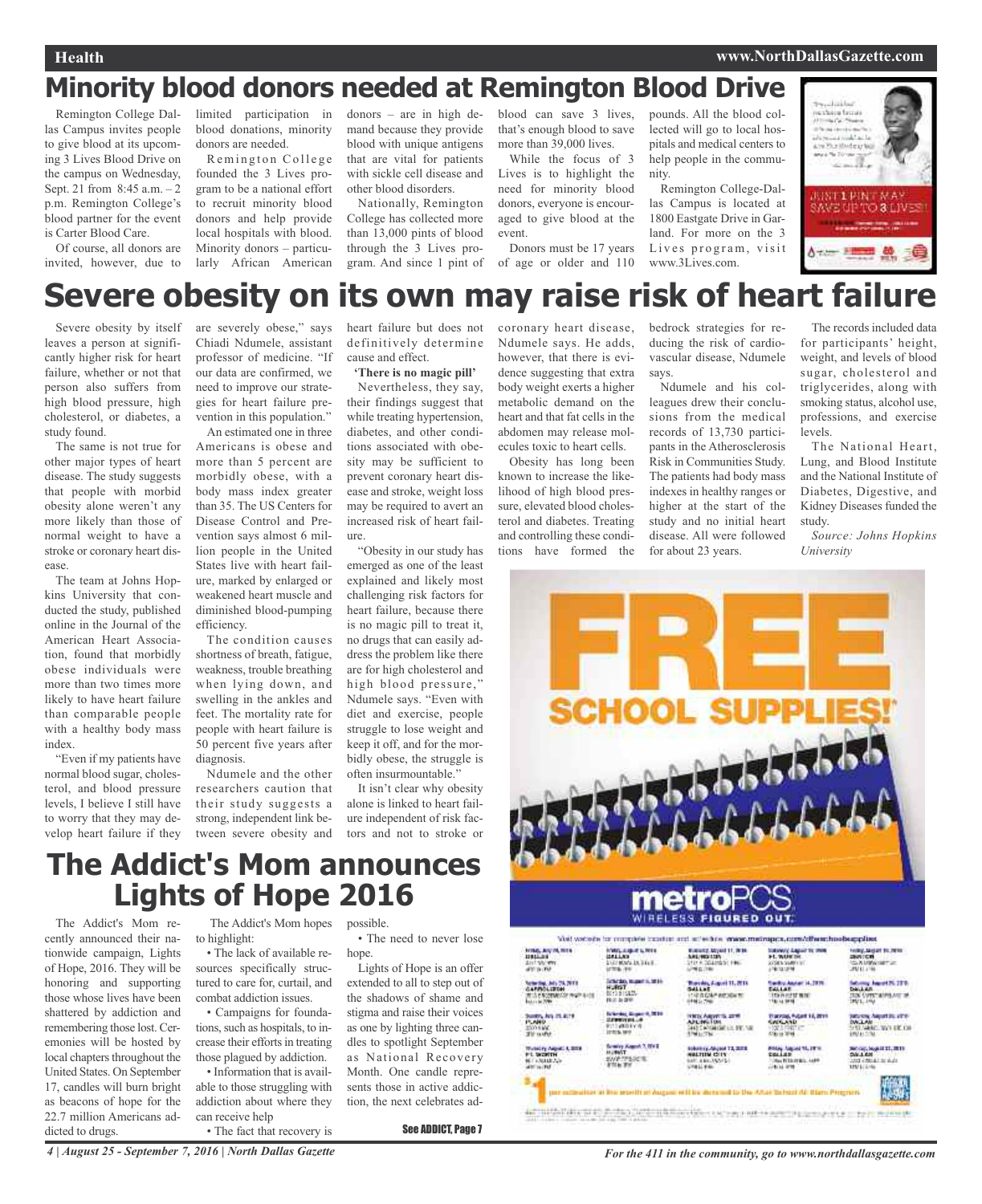## **Heroes for Children and Texas Rangers hosting Childhood Cancer Awareness Night at Globe Life Park in Arlington**

Heroes for Children, a unique nonprofit organization that provides financial and social assistance to families with a child battling cancer, in partnership with Texas Rangers Baseball Club are hosting the 2016 Childhood Cancer Awareness Night at Globe Life Park in Arlington next month. The event is scheduled for Friday, Sept. 2 be-



ginning at 7:05 p.m. Unfortunately, 1,960 children die of cancer every year in the United States every year. Family finances are drained as they struggle to fight the deadly disease. They spend an average of \$40,000 per hospital stay for a child with cancer, not including out-of–pocket expenses like food, travel and accommodation.

These are a few of the reasons why Heroes for Children, in partnership with Texas Rangers Baseball Club, recognizes National Childhood Cancer Awareness Month in September by inviting supporters of Heroes for Children and families served by Heroes for Children to enjoy an evening at the ballpark while raising funds for childhood cancer.

A friendly competition will be held between all participating nonprofit organizations to sell the most tickets; the organization that reaches the highest ticket sales by Aug. 26 will be awarded all fundraising proceeds.

Tickets are available from \$16-\$53; a portion of the proceeds will be given to the local nonprofit supporting childhood cancer that sells the most by Aug. 26. To purchase tickets and help

Heroes for Children reach the highest ticket sales, visit www.heroesforchildren.org, fill out the 2016 Childhood Cancer Awareness ticket form and write in Heroes for Children as the supporting charity.

**Community News**

To learn more about Heroes for Children, visit http://www.heroesforchildren.org.

## **Second Annual 'Together We Ball' game and Community Day is this Sunday in Dallas**

Thousands are expected to attend the 2nd Annual "Together We Ball" Basketball Game and Community Day is scheduled for Sunday, Aug. 28, from 2-6 p.m. at P.C. Cobb Field House, 1702 Robert B. Cullum Blvd. in Dallas. The annual event features a day of community engagement designed to strengthened relationships between police and community. The game culminates with pastors, community, business leaders and police officers playing basketball. The event is free, along with free give-aways, entertainment, face-painting, balloon artists, kops and kids, basketball and more. The event will also feature an exhibition game between Madison High

School and Bishop Dunne and a old school free throw contest to include Judge Clay Jenkins, Superintendent Michael Hinojosa, State Senator Royce West, and other community leaders, business owners and elected officials.

Sponsored by Project Unity, The Dallas Police Department, United Methodist Communications, The Dallas Independent School District and others, the annual game aimsto build partnerships between the community and law enforcement in North Texas.

Pastor Richie Butler of St. Paul United Methodist Church in Downtown Dallas, founded Project UNITY as a result of a 2015 community forum hosted at St. Paul that

included Dallas Chief of Police, Dallas County District Attorney and the Dallas County Sheriffin the wake of the Ferguson, Missouri grand jury decision.

OnAugust 9, 2014, in Ferguson, the death of Michael Brown set off a firestorm of protest around the country and exposed a chasm of mistrust between law enforcement and communities. And on July 7th Dallas experienced its own tragic events, but fortunately didn't lead to weeks of community unrest as did Ferguson, Missouri.

"We want to use the significance of what happened in Ferguson, Baltimore and now in Dallas to underscore the need and opportunity to move towards healing and

## **Going Global: BMW Dallas Marathon offers participants the chance to win trip**

The BMW Dallas Marathon and BMW BERLIN-MARATHON start lines are separated by more than 5,200 miles, but a new promotion announced by race organizers will close that gap for one lucky participant. One Grand Prize winner in the BMW Dallas Marathon Social Run sweepstakes will receive two flight vouchers, hotel accommodations and entry for two into BMW's race hospitality area in Berlin, as well as one guaranteed registration into the exclusive 2017 BMW BERLIN-MARATHON.

To be eligible, individuals must participate in the 46th running of the BMW Dallas Marathon on Dec. 11– running either the marathon, half marathon or Behringer Relay in Dallas – and must also register and attend one or more official BMW Dallas Marathon Social Runs.

"BMW has embodied performance and exclusive experiences around the globe for more than a century. We wanted to do something truly one-of-akind for BMW Dallas Marathon participants in our first year as title partner of a major U.S. running event," said Russell Lucas, Vice President Southern Region, BMW of North America.

The BMW BERLIN-MARATHON is one of six races that make up the Abbott World Marathon Majors and the site of the most World Record times set in the marathon, including Dennis Kimetto's worldleading time of 2:02:57. As many as 40,000 runners participate in the sold out BMW BERLIN-MARATHON each year, which is often recognized as the fastest marathon in the world for its flat and fast course through historic and scenic Berlin.

"We are excited to have a partner in BMW that is

See BMW, Page 9

collectively build bridges between communities and law enforcement at home and across the country," said Pastor Butler, "By spending an afternoon building relationships, educating all ages and playing and watching an entertaining game of basketball, we can continue to expect positive results and cool heads when tragedy knocks on our door.

Some of the participating churches include: St. Paul

United Methodist Church, True Lee Baptist Church, Concord Church, Disciple Community Church, First United Methodist Church of Dallas, St.Andrews UMC of Plano, University Park United MethodistChurch, St. Luke United Methodist Church, and Discipleship Ministries, and more.

Together We Ball is funded in part by an event grant from United Methodist Communications' Rethink Church initiative as a way to help local United Methodist churchesin their efforts to join with their community to make a difference in the world. Other sponsors include, Dallas ISD. Dallas Bar Association, St. Andrews UMC Plano, DPD, National Police Atheletic League, St. Paul UMC and more.

Interested in participating? Visit togetherweball.com or contact Toska Medlock Lee at 214-922-0000.

| Game # | Game Name / Odds                               | s   | Official<br>Close of<br>Game | End<br><b>Validations</b><br>Date |
|--------|------------------------------------------------|-----|------------------------------|-----------------------------------|
| 1750   | Texas Wild 7's<br>Overall Odds are 1 in 3.52   | \$5 | 9/17/16                      | 3/16/17                           |
| 1746   | #LuckyTicket<br>Overall Odds are 1 in 4.68     | \$1 | 10/26/16                     | 4/24/17                           |
| 1692   | \$2 Set For Life<br>Overall Odds are 1 in 4.36 | \$2 | 10/26/16                     | 4/24/17                           |
| 1780   | Solid Gold<br>Overall Odds are 1 in 4.64       | \$2 | 10/26/16                     | 4/24/17                           |
| 1625   | Mega Slots<br>Overall Odds are 1 in 4.09       | \$5 | 10/26/16                     | 4/24/17                           |



LUILLNT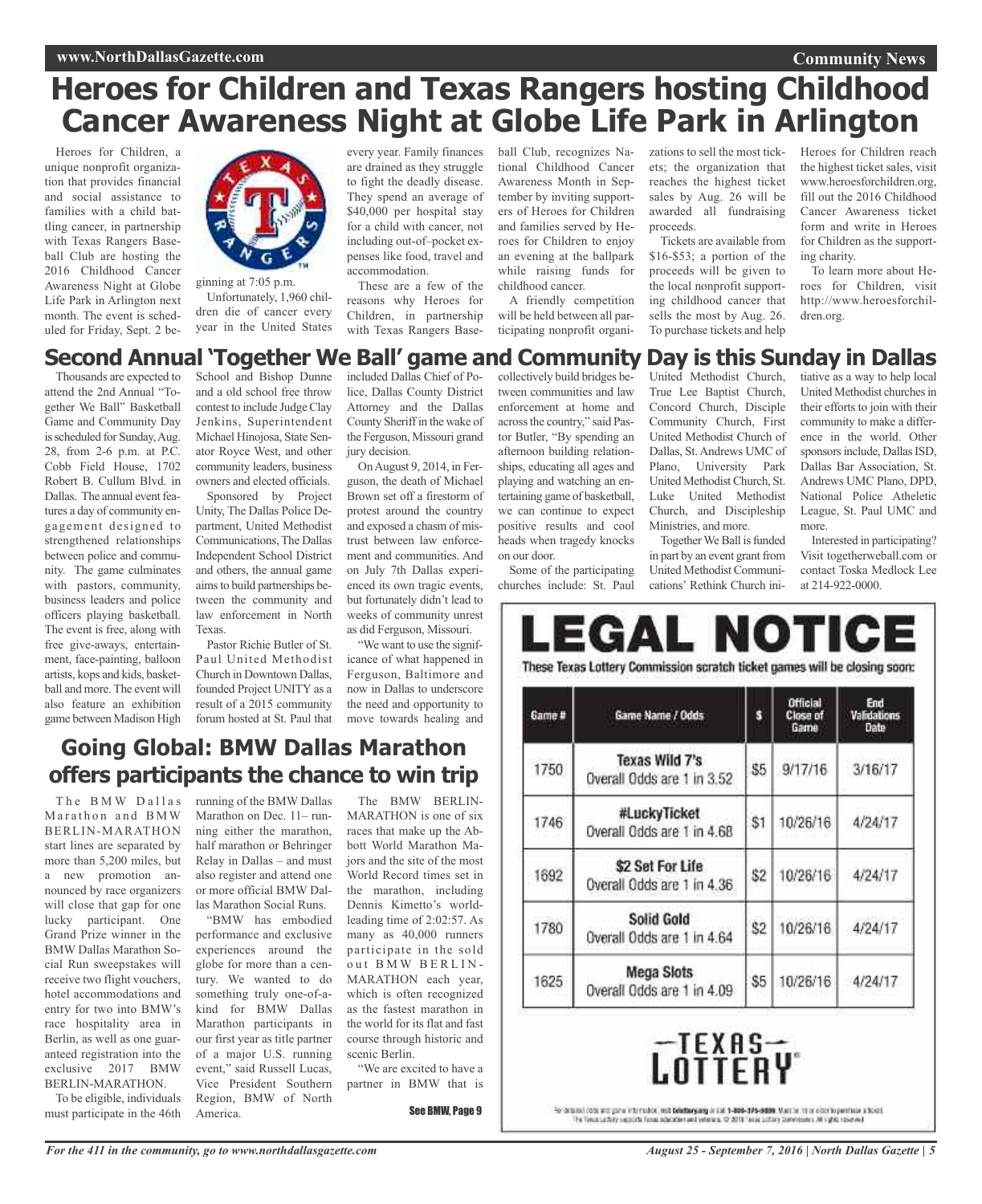# **Lexus Eco Challenge launches 10th STEM competition**

TORRANCE, Calif. – Over the past nine years, the Lexus Eco Challenge has offered students and teachers across the U.S. hands-on projects, to improve the environment globally and demonstrated their passion for science, technology, engineering and math. Many have used their prize winnings to continue their schooling and pay for college. The Lexus Eco Challenge is an opportunity for middle and high school students to help clean the air, water, and land in their neighborhoods and beyond. To learn more about the program visit: www.scholastic.com/lexus.

Through this unique program, students will learn about the environment, teamwork and how they can take steps to make their communities better. More than 30,000 middle and high school students have earned over \$5 million for



*2015-2016 Lexus Eco Challenge Christa McAuliffe Middle School Grand Prize Winner (Courtesy photo)*

themselves, their teachers, and their schools through the Lexus Eco Challenge.

"The Lexus Eco Challenge has changed the way I teach. It's changed my classroom, it's changed the lives of my students, and it's changed my school — all for the better. This is such a great way to get kids to care about the world around them and not only think about the 'moment;' but also think about what a difference they can make," said JoAnne Brown, Science teacher at Olympus Jr.

High School, Holladay, Utah. Mrs. Brown has had over 600 students participate in improving the environment since 2006.

In its tenth year, the Lexus Eco Challenge is an educational program and contest for students across the U.S. in grades 6-12 that inspires and empowers young people to learn about the environment and take action to improve it. The program is now open for registration and students are invited to participate for a chance to win part of \$500,000 in prizes and scholarships.

Lexus and Scholastic, the global children's publishing, education and media company, have joined together to create this popular and successful STEM program.

Teams of students can enter both of the first two challenges, which are focused on Land & Water

and Air & Climate. This year, the Land & Water Challenge will run first, Aug. 15-Oct. 16, followed by the Air & Climate Challenge, Oct. 19-Dec. 12. Winners from each challenge are then invited to go on to participate in the Final Challenge, Jan. 16 – Feb. 27, 2017 with a top prize of \$30,000 for both the winning middle and high school teams.

## **TISEO PAVING COMPANY**

419 E. Hwy. 80, Mesquite, TX 75150 Tel: (972) 289-0723 Fax (972) 216-5637 www.tiseopaving.com

Performing Concrete Street Paving in the Metroplex Area We Accept Subcontracting Bids For All Public Works Projects in the Dallas Area. We Are Accepting Applications for Concrete Mixer Drivers and Heavy Equip-

ment Mechanics

### **Equal Opportunity Employer**

## **DCCCD to provide low-cost online classes through EQUIP**

The Dallas County Community College District has been selected to participate in a new federal education program that focuses on innovative learning and training opportunities through online courses at an affordable cost. DCCCD students will be able to spend less, borrow less, start classes with less risk and earn an associate degree online in either business or criminal justice through the new program, the Experimental Sites Initiative's Educational Quality through Innovative Partnerships, or EQUIP.

Education announced DCCCD's partnership in the EQUIP program on Tuesday. Courses will be offered online through StraighterLine, which provides alternative academic credit in fast-growing occupations. Through EQUIP, DCCCD will offer an associate degree in business and an associate degree in criminal justice. The Council for Higher Education Accreditation is the third EQUIP partner in this group; its Quality Platform will measure critical student outcomes, including gradua-

The U.S. Department of tion rates, repayment ability and students' cost per credit.

DCCCD's partnership with StraigherLine and CHEA is one of only eight programs selected by the Department of Education for EQUIP. Those programs will allow students to access federal student aid that pays for high-demand courses such as learning to write computer code, finding careers in software development or pursuing studies in other areas as well — like DCCCD's associate degrees in business or criminal justice.

See EQUIP, Page 13

# **Hotline available to address back-to- school questions for Dallas ISD**

School District will relaunch its annual back-to-school hotline to answer concerns and questions that may arise during the first week of classes, Aug. 22-26.

Beginning the first day of school on Aug. 22, parents

The Dallas Independent may call (972) 925- 5437 (KIDS) for information and assistance with topics such as enrollment, bus routes, reduced school lunch applications, immunization requirements, school location and more.

Hours of operation for the

hotline are 7 a.m. to 5 p.m. Aug. 22-23, and 7:30 a.m. to 5 p.m.Aug. 24-26.

Dallas ISD also has a backto-school website with helpful information. Parents and community members are encouraged to visit http://www.dallasisd.org/backtoschool.



You've got a mind to be challenged, and we've got the ultimate proving ground. The Nuclear Propulsion Officer Candidate (NUPOC) program offers qualifying students up to \$168,300\* while linishing school. What's next? A lead role in one of the top nuclear programs. on earth. Where you'll use cutting-edge technology to better your world. Enjoy great benefits. And quickly gain the kind of respect and experience that can set you up for life.

### WANT TO LEARN MORE? CONTACT YOUR NAVY OFFICER RECRUITER TODAY. 877-626-9562 | N. NILL\_CNRC\_LPT\_DALLAS@ravy.mil

"Cartast a likey Officer Resturber for defails. (2003) Paris for by the 2.0. Mony. All inplopment will



112223137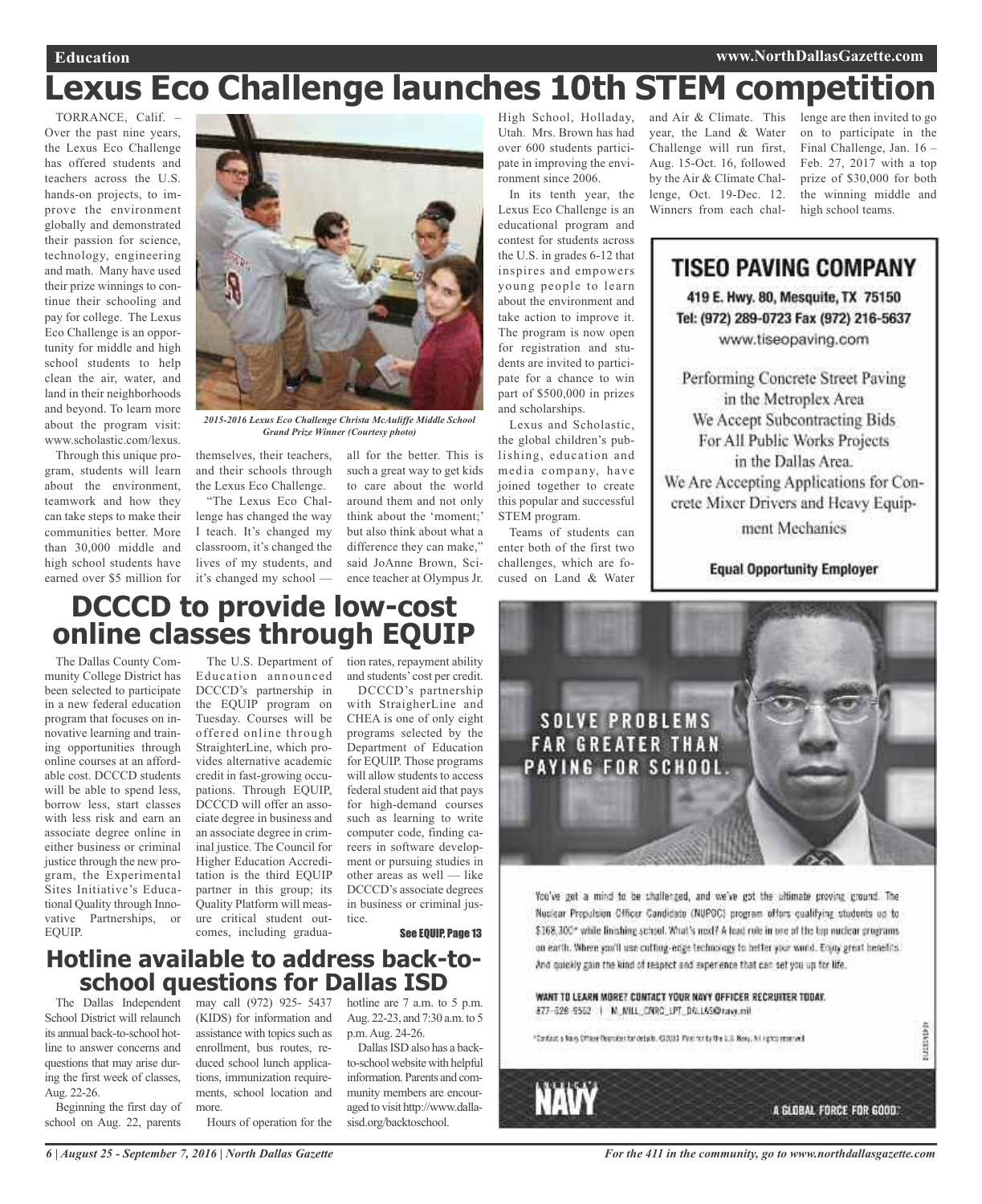## **Final warnings issued to delinquent taxpayers in Dallas County and Irving ISD**

Most of local taxpayers have paid their bill. In fact, 98.86 percent of all Dallas County Taxpayers have paid their taxes. But, unfortunately, the remaining taxpayers across Dallas County and in the Irving Independent School District owe more than \$90 million in unpaid property taxes, and a final effort is underway to persuade them to pay up before they face serious consequences. "We all want quality schools, effective law enforcement, and good roads, and property taxes are how we pay for those things," said Dallas County TaxAssessor/Collector John R. Ames. "Even in a county thislarge, \$90 million is serious money which we are determined to collect."

Linebarger Goggan Blair & Sampson, LLP has mailed 31,032 final warning letters to Dallas County property owners who have failed to pay \$87,091,136 in delinquent property taxes, and an additional 1,660 letters to Irving ISD property owners who collectively owe \$2,950,807. Those letters inform them that they face the risk of lawsuit, foreclosure or business seizure if they don't join their fellow citizens and pay their fair share.

The warning letter gives each delinquent taxpayer ten days to pay their taxes to the Dallas County or Irving ISD

Tax offices. Irving ISD Tax Assessor/Collector Lisa Freeman says failure to do so will trigger some serious consequences. "For property owners the risk is that they could be sued or their property could be seized. Businesses risk having their assets seized for failure to pay personal property taxes," Freeman said.

According to Ames, "A record 98.86% of our taxpayers have already paid their taxes on time. Most people do fulfill their obligations but we must collect from those who don't out of fairness to the rest of us and because the money is needed to fund those essential services<sup>'</sup>

Ames, Freeman and Linebarger Goggan recognize that some taxpayers face difficulty paying, but that does not mean they should simply ignore their tax no-<br>tice "Contact us right "Contact us right away," said Linebarger Goggan Dallas office Managing Partner Bridget Moreno Lopez. "We can work with you to find ways you can fulfill your obligations without risk of losing your property, but we can only help you if you contact us."

Senior citizens, aged 65 or older, and homeowners who have been identified as disabled by the Social Security Administration can avoid tax

See TAXES, Page 16

**INJURED IN AN ACCIDENT?** Let Us Get You The Help & Money You Deserve

> Auto Accidents 18 Wheeler Wrecks Slip & Fall

(214) 749-0040

We Also Handle Criminal Defense & Wills and Probate

**Gina Smith & Associates** 

2141749-0040



## **How do you address the issue of homegrown terrorists?**

Veteran security expert Ed Davis, who led the investigation into the Boston Marathon bombing, will discuss the growing dual threat of internal strife and terrorism facing our nation at a National Center for Policy Analysis luncheon in Dallas on Sept. 9.

Commissioner Davis has served in law enforcement for 35 years, and was at the forefront of the emergency response to the 2013 Boston Marathon Bombing and the

**ADDICT,** continued from Page <sup>4</sup>

dicts in recovery, and the last speaks for those who have perished. Together the tapers embody the hope that one day this national epidemic of death and despair will end. An extremely painful and private battle, most addicts and their families suffer alone.

Enter Barbara Theodosiou. When she found out that two of her four children had fallen prey to addiction, she knew she had to do something. That something was to announce, very bravely, to the world that she was an addict's mom and she was not going to hide in shame, but she was going to be there to help every mother like her cope with this beast that was destroying her.

Her crusade, now called The Addict's Mom, a burgeoning Facebook community, is a home for many-a place where mothers share their hopes, fears and grief without shame. Like millions of other parents who have lost their kids to addiction, she speaks for all, regardless of the circumstances.

"It shocks me. It crushes me. It steals my soul. There are no breaks, no holidays, there is no solace here. All I can do now is tell his story to the world in the hopes that I am able to make the smallest change in a broken system that houses the mentally ill in violent jails."

She's not alone anymore. The Addict's Mom, now 75,000 strong, takes pride in bolstering battered spirits, sharing the minuscule amount of community resources available, and offering support where once there was none—a huge victory.

Please join the Texas Chapter of The Addicts Mom (TAM), along with local non-profits Winning the Fight (WTF) and Love Cassidy on Sept. 17 at 5:30 p.m. at Dover Park North Pavillion, 1509 Hood Lane in Grapevine.

arrests that followed. The veteran police officer has worked internationally on police issues in Singapore,

See CAMP, Page 12



Win Free NDG Prizes & Giveaways!



Free Parsonol Injury

Consultation

Be among the first 100 NDG YouTube subscribers and win prizes & giveaways to the hottest concerts and events in the DFW area.



Search for and subscribe to the North Dallas Gazette **Channel on YouTube** 

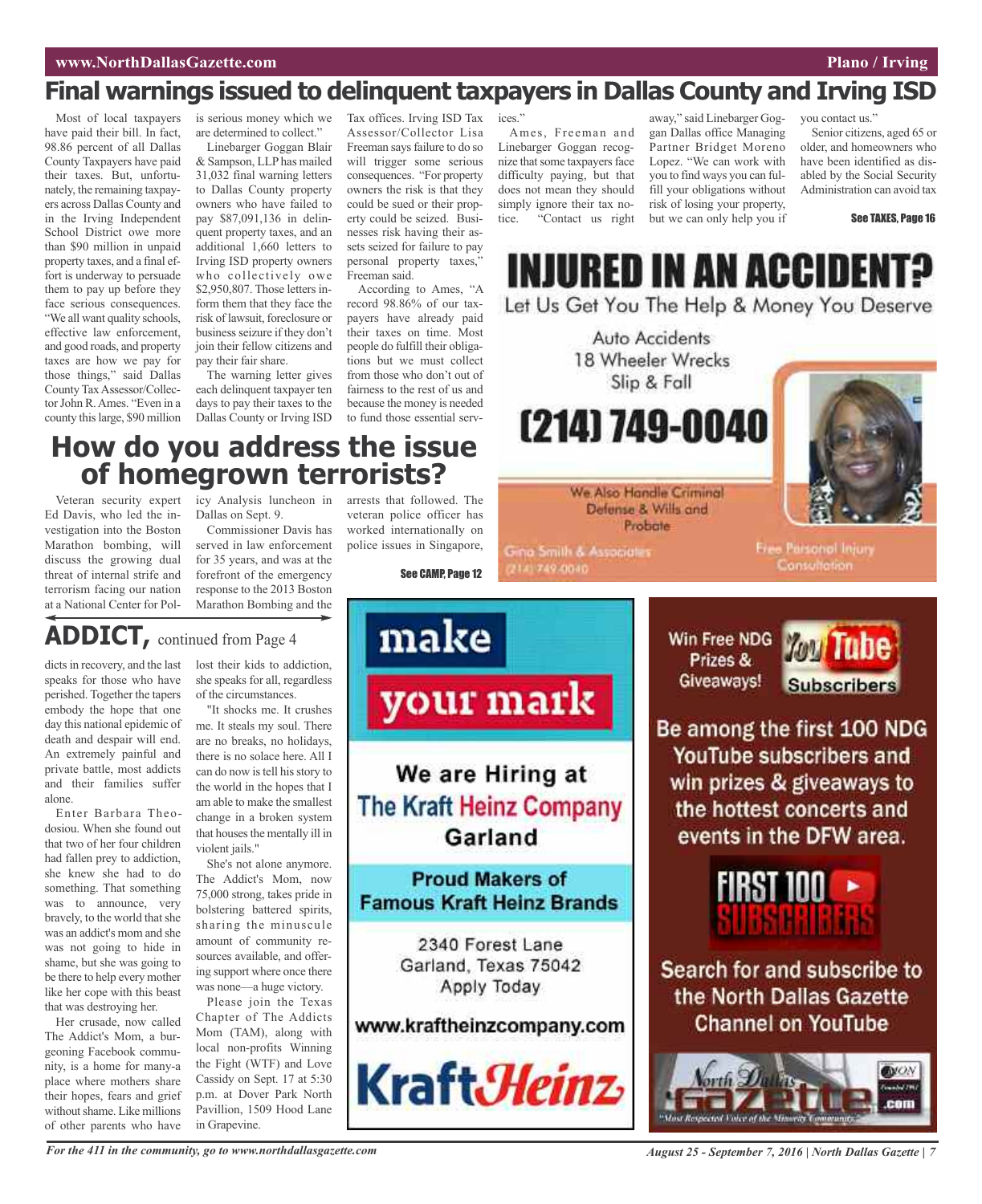### **GARLAND Live Well - Go Green Expo**

Mark your calendar for Garland's free Live Well | Go Green Expo! The event will be held from 9 a.m. to 1 p.m. Saturday, Sept. 24, at the Curtis Culwell Center, 4999 Naaman Forest Blvd. Exhibitors will offer a variety of free health screenings, nutrition and exercise information, energy-saving tips and more. Event patrons may properly dispose of household goods at Recycle Row, and Stop & Learn sessions will be presented throughout the event. See additional expo activities at GoGreenGarland.org.

#### **Neighborhood Leader Meet & Greet**

This month's Neighborhood Leader Meet & Greet is scheduled from 6 to 8 p.m. Thursday, Sept. 8, at the Charles E. Duckworth Building (third floor), 217 N. Fifth St. Attendees will hear City updates, network with other neighborhood leaders and learn of possible neighborhood opportunities. Light refreshments will be provided. RSVP today!

### **MURPHY City names interim Fire Chief**

Murphy Fire Rescue is under the temporary leadership of Interim Fire Chief Edmond "Ed" Henderson. Chief Henderson retired in 2014 as Fire Chief for Forest Hill, a suburb of Fort Worth, where he served for four years.

Prior to that position, the Chief was Assistant Fire Chief in Mansfield, having served that city for seven years. Before that, he spent 25 years within the Lubbock Fire Department, rising to the rank of Lieutenant and Assistant Fire Marshal. He is a veteran of the US Air Force.

Chief Henderson, 63, is a native of Mississippi. He graduated from high school in Florida, and earned an Associate of Arts degree from South Plains College in Lubbock. He completed the requirements for a Bachelor of Science at Wayland Baptist University in Lubbock in 1996.

## **LABOR DAY NEWS**

### **Annual Labor Day Parade**

The City of Garland and the Noon Exchange Club of Garland invite the public to the 71st Annual Labor Day Parade on Monday, Sept. 5. The parade kicks off at 9 a.m. followed by a free classic car show in the Downtown Garland Square! For more information about the parade route, car show or vendor opportunities, visit GarlandLabor-DayEvent.com.

### **\$5 admission tot he Dallas Arboretum**

Kick off Labor Day Weekend with our first fall Cool Thursdays Concert, Paisley Craze on Thursday, September 1. Friday, September 2 - Monday, September 5, admission to the Dallas Arboretum is discounted to \$5 per person, which includes complimentary admission into the Rory Meyers Children's Adventure Garden. \$2 hot dogs and root beer floats will

#### See ARBORETUM, Page 9



rate sponsorship, as in the he also hearkened back to United States, or those who either make it on their own or cobble together possibilities, all of these athletes are chasing greatness and perfection. Indeed, their obstacles may be a metaphor for the challenges that we all face in life. Some will be subsidized, some will scrap, and sometimes the cream rises to the top, regardless of barriers. **TRUMP,** continued fromPage <sup>3</sup>

Even as Olympians strutted their excellence, enforcing the notion that America is "great," at least in our medal dominance, Republican candidate Donald Trump's campaign slogan is "Make America Great Again." The use of the word "again" suggests that we were great, once upon a time, and that we have to regain something that we lost. When were we "great?" What have we lost? What does it take to make us great again?

Republican Presidential nominee Donald Trump said he views the 1980s as the time when things were good for the nation, though

### Not Family Reunions Any-**CURRY**, continued from Page 2

2016 International AIDS Conference in Durban, South Africa.

"George taught me what it meant to be a professional journalist and also about the importance of working in the Black Press," Allen said. "His writing and insight on critical issues affecting the Black community will be sorely missed. I'm thankful for the time we spent together in Durban."

Curry was a consummate journalist with integrity as his mantra, said Dorothy R. Leavell, publisher of the Crusader newspapers in Chicago and Gary, Indiana.

"We shall miss this voice of reason and thought-provoking columns full of researched facts. It was just the week of August 13th that George wrote a column titled 'Even Funerals Are

the late 1700s and early 1800s.

"The industrial revolution was certainly ― in terms of economically ― that was when we started to grow," Trump said. "I liked the Ronald Reagan years. I thought the country had a wonderful, strong image."

The basis of the Industrial Revolution was a credit system that relied on using enslaved people as collateral to lend and spend for economic expansion. The North and South were always connected, even in war, with economics often trumping ideology. The Cornell University historian Edward Baptiste, in his book, "The Half Has Never Been Told: Slavery and the Making of U.S. Capitalism," connects the dots between southern oppression and northern complicity. The era that Mr. Trump touts includes legislation to penalize those who dare educate enslaved people in the early nineteenth century, and the oppression of Black Codes in the post-Recon-

more.' He used his family as an example of the loss of closeness that he had enjoyed during his childhood and early adult life and bemoaned the fact that at his cousin Charlene's funeral the week before that closeness was no longer there,"

"What was ironic is that he pledged that he would try to get his family back together by saying, 'Neither Big Mama nor Aunt Julia Mae would be pleased that our once close-knit family is in shambles, but as long as I have breath in me, I am going to try to get my family back together. I know it's a very long shot, but I owe that to Big Mama and Aunt Julia Mae to keep try-

"I'm sure George meant

Leavell said.

ing.'

struction era. Mr. Trump wants to make America great again? For whom?

Whenever anyone does that throwback stuff, "we used to be great," I have to wonder what he or she are nostalgic for. Do they wish they were in the land of cotton? Are they hankering for segregationist signs? Or are they simply pining for the days when, though it was unstated, White was right and everybody else had to step. This manifested by the assumption of deference, the assumption that African Americans would step aside and allow a White person behind them in line to step ahead or shrugging off microagressions because they "aren't that deep."

Many have touted our "Greatest Generation," the World War II contributors, as people who made America great. Yeah? These folks had to elbow their way into our nation's service, fighting for the right to fight, struggling for the right to contribute. Is this what you call greatness, Donald Trump? Are we all supposed to put blinders on to

to keep that pledge and perhaps the closeness of his family will become a reality, but at a large cost," said Leavell, adding that she hoped his family will reunite at his funeral. "We miss you already, George."

The news of Curry's death not only reverberated throughout Black media, the loss was also felt in the halls of government.

"The Congressional Black Caucus joins with members of the press from around the country to mourn the loss of George E. Curry, a pioneer in Civil Rights and journalism," CBC Chairman G.K. Butterfield (D-N.C.), said in a statement. "Curry was a giant in journalism and he stood on the frontlines of the Civil Rights era and used his voice to tell our stories when others would not. The CBC offers our

the cracks in our collective national armor?

Thus, it is exciting that President Obama signed an executive order to stop the rampant use of a distorted statement called the "Pledge of Allegiance." He wrote that federal office and contractors should not force employees to swear to "One Nation under God," and that's a good thing. One nation? With a Back unemployment rate twice that of the White unemployment rate? How do I pledge allegiance to a flag "and to the Republic for which it stands."

President Obama tickled me, for the first time during his presidency, by reminding us of the flaws in the Pledge of Allegiance. How do we transcend the flaws when Trump's "great again" message suggests "slave again" to me?

Julianne Malveaux is an author and economist. Her latest book "Are We Better Off? Race, Obama and Public Policy." Is available via amazon.com for whole and booking inquires visit julianemalveaux.com

sympathies and condolences to his friends and family, his readers from around the country, and to the countless number of individuals he mentored in the art of reporting and journalistic writing until his untimely death."

Democratic Presidential nominee Hillary Rodham Clinton even took a moment from her busy campaign to express her thoughts about Curry, whom she called a friend.

"I am saddened by the loss of an outstanding journalist and supportive friend. George E. Curry was a pioneering journalist, a tireless crusader for justice, and a true agent of change," Clinton said in a statement. "With quality reporting, creativity, and skillful persuasion he influenced

#### See CURRY, Page 11

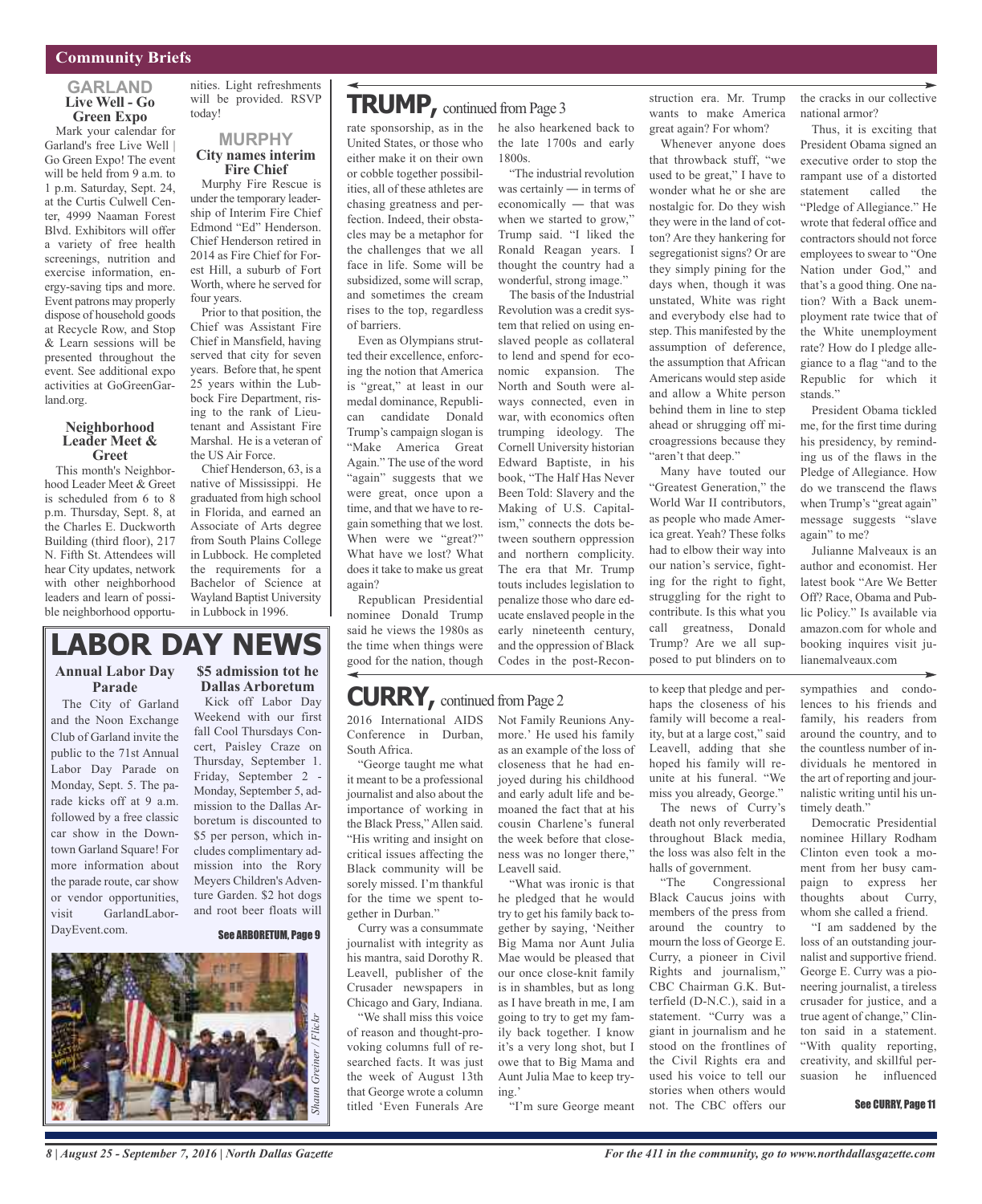# **Lincoln targets Dallas to introduce 2017 Lincoln MKZ**

By Lucas Franco de Sigueira *NDG* Special Contributor

This week the new restaurant of Chef Stephen Pyles, Flora Street Cafe, was the setting for the exclusive Lincoln Motor company launch of the new 2017 Lincoln MKZ in Dallas. The event focused on offering a specialized personal experience to each guest, which resembles the approach that Lincoln takes with their vehicles.

Robert Jeremy Rosenbach, Lincoln's Consumer Marketing Manager, was asked why did Lincoln Mo-



*Lincoln MotorCompany launched their 2017Lincoln MKZin Dallas(NDG)*

tors choose Dallas as one of their destinations for this project. He shared, "Dallas

has its own distinctive luxury customer and has a long history of having luxury ex-

## **ARBORETUM,** continued fromPage <sup>8</sup>

also be available for purchase. Tickets must be purchased at the gate in order to receive this special offer. Tickets to Paisley Craze are available for purchase here.

The many floral displays in the main garden will include the final delicate crimson petals of the dramatic Crepe Myrtle Allee cascading down during the first weeks of September. As summer ends, bright spots of marigolds, dahlias and black-eyed susans appear throughout the garden, creating the quintessential setting for an afternoon picnic and according to Architectural Digest, "One of the World's 15 Most Breathtaking Gardens".

Celebrate Roald Dahl's 100th birthday in the internationally acclaimed Rory Meyers Children's Adventure Garden. On September 3 - 4, enjoy Roald Dahl themed activities including

Testing Your Taste Buds lab, where snozzcumber are crodscollop and you can test your taste buds on Roald Dahl inspired treats. Bring your "kiddles" to the Petroglyph Pergola for storytime with Roald Dahl's Esio Trot. Join us in Habitats for the Natural World of The Minpins and an excerpt from Roald Dahl's beloved book and special craft.

Roald Dahl books will be available for purchase in the Hoffman Family Gift Store.

For a complete list of activities and times, visit the Children's Adventure Garden activities page.

Wrapping up the holiday weekend, guests are invited to the Martin Rutchik Concert Stage and Lawn Monday, September 5 for Suessical the Musical at 11 a.m. Dallas Children's Theater will bring their fantastical



## **BMW,** continued from Page <sup>5</sup>

committed to growing interest and participation in running in new and distinctive ways," said Lisa Croley, chairman of the Dallas Marathon board of directors. "The BMWDallas Marathon social runs hosted by North Texas BMW dealers will create memorable experiences and underscore the commitment of both organizations to improving health and fitness

in the community."

Official BMW Dallas Marathon Social Runs will be held throughout North Texas this fall, including:

· Sunday, Sept. 25 at 8 a.m. – BMW of Arlington Social Run at Legacy River Park (701 NE Green Oaks Blvd., Arlington)

· Thursday, Oct. 13 at 6:30 p.m. – Classic BMW Social Run at Classic BMW dealership (6800 Dallas Pkwy, Plano)

· Sunday, Nov. 6 at 8 a.m. – Autobahn BMW Social Run at Trinity Park Pavilion (2200 Trinity Park Dr., Fort Worth)

· Thursday, Dec. 1 at 6:30 p.m. –BMWof Dallas Social Run at Luke's Locker (7317 Gaston Ave., Dallas)

For contest rules, more details or to register for BMW Dallas Marathon Social Runs, visit bmwevents.com/socialruns.

periences, so we felt that it was really important to showcase this car here."

The chosen restaurant located in the heart of the Dallas Art District and it extended the feeling of a customized experimentation. The event featured Solomon Song, the Designer of the 2017 Lincoln MKZ, Tom Ozog, MKZ Chief Engineer, and Chef Peter Barlow from Flora Street Cafe.

Around 16 guests attended the exclusive event including entertainment bloggers, magazine and newspaper writers, musicians, executives, and photographers. Guests en-

16-member cast in full costume to the Arboretum to give Labor Day visitors a sneak peek of the most-performed children's musical of all time. Based on the works of Dr. Seuss, this play is recommended for ages five and up.

joyed a warm personal experience. Attention to details and top quality customer service set the tone

for the introduction of the concept of Quiet Luxury

See MKZ, Page 10

## **North Dallas Gazette** The most popular source for entertainment events!

North Dallas Gazette is the fastest-growing destimation for DFW events, with more than 45,000 monthly enline readership, 10,000 weekly newspaper circulation, and 10,000 weekly acweletter readership! Partner with North Bailas Gazette, and let us get the word out about your upcoming event!



NORTH DALLAS BANK<br>& TRUSTCO. | MORTGAGE DIVISION

## **MORTGAGE SOLUTIONS FROM** YOUR NEIGHBORHOOD BANK

· Refinance · Purchase · New Construction - Jumbo - First-Time Buyer HomeStart Program - Mortgage Assistance Program -Dallas MAP Official Partner

DONALD ASHLEY NML5# 590443 d: 972.716.7379 | donald.ashley@ndbt.com

> **ACCESS OUR SECURE APPLICATION:** https://www.ndbt.com/mortgage.php



*Do you have an upcoming event? Contact NDG Entertainment at jbrewer@northdallasgazette.com*

*August 25 - September 7, 2016 | North Dallas Gazette | 9*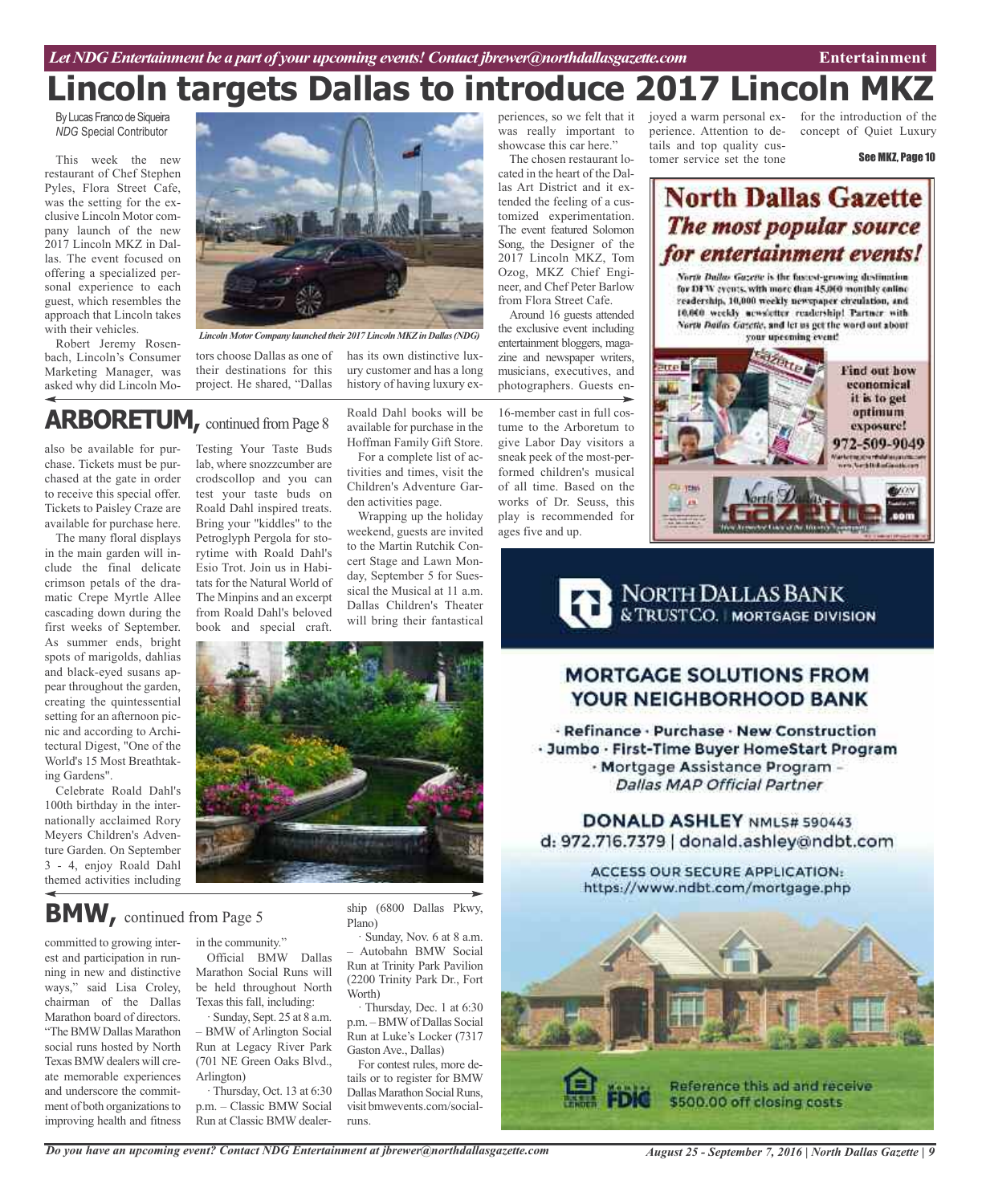## **New reality fitness show with a soulful perspective called 'Battle Of The Bulge L.A. (BOBLA)'**

(BlackNews.com) -- BOBLA is a three-part mini-series that tells the story of how Elite Fitness Guru Cleon "CJ" Joseph assembled L.A.' s Top Fitness coaches to donate their time to provide an 8-week health makeover to 10 L.A. community members who are struggling with obesity.

Unlike the current reality fitness shows that focus on accelerated weight loss in a controlled environment; BOBLA focuses more on the underlying triggers that cause obesity and how fitness coaching plays a major role in the journey back to health. This is a raw 8-week program where selectees have to make their sessions while dealing with the per-



sonal demons that cause the obesity, (home life, work, grief, disease, family, relationships and traumatic events).

The coaches also make themselves vulnerable by opening up about their life struggles to relate to the participants but to also show that staying healthy is a major component to recover from traumatic events

that life brings. CJ explains, Finally viewers will have a fitness show that they can truly relate to. This show is meant to inspire our communities struggling with obesity to take their lives back. We now get to tell our story.

Episode One, "The Gathering", showcases CJ campaigning for contestants to enter the program. The show will also introduce the viewers to the best fitness coaches around. Viewers will gain perspective as to why they are passionate about their craft. Twenty community members will be selected to move to the next phase.

Episode Two, "The Obstacle", the contestants will prove their worth by surviving the most grueling obsta-

## defined the 2017 Lincoln MKZ, continued from Page 9

and launch of the 2017 Lincoln MKZ.

The event began with Robert Rosenbach sharing the definition of the Quiet Luxury concept to guests divided into two tables in a selected area of the restaurant.

"It is not just about the quality of the product, but it is about the experience that you have when you interact with the brand," Rosenbach said

Design Manager Solomon Song and MKZ Chief Engineer Tom Ozog followed Rosenbach.

Song explained that MKZ customers asked for luxurious relaxation. Therefore, the technology and design used in the new 2017 Lincoln MKZ were developed to enhance calming effects for the client in every commute.

When Song was asked about his inspiration for such a design, and said, "I did a lot of nature walks because you cannot beat nature for inspiration in terms of human interface." Song cle course ever created. Things will get interesting when the participants realize if they under perform they will be eliminated. Only 10 will be chosen to continue.

Episode Three, "The Elimination", is the final episode. CJ will eliminate nine people from the program, leaving only 10 to begin their journey to wellness. This episode will also show the life changing results of key trainers and participants alike.

Battle of the Bulge L.A. is not just a story of triumph over the epidemic of obesity, but also the victory over the traumatic issues that caused the obesity. CJ continues, "It starts in Los

MKZ design as, "It is a breath of fresh air."

After the speeches and the meal, guests walked outside and entered a 2017 Lincoln MKZ with Ozog. Mr. Ozog gave insights about the exterior and interior equipment, audio system, and the reasoning behind the choice of top quality technological systems. One of the most exciting moments of the event was driving one of the MKZs from the Dallas Art District to the Ronald Kirk Bridge, where a 2017 Lincoln MKZ was set up for photos with the Dallas skyline on the back. The experience of driving the car is unique. It felt like I was in the first row of a concert when listening to music, and when the radio was off I could have an entire conversation without being interrupted by any outside noises. I drove a 2017 3.0L Reserve, Ruby Red Tinted Metallic, Interior – Ebony/Touring White Leather Lincoln MKZ

Angeles, but with your support for positive content, we can take it to communities across America!

To watch the series go to www.boblatv.com.

Wednesday August 24, 2016, episode one will be released. Thursday August 25th, episode two and on Friday August 26th, episode three will launch. You can all check out a fully interactive website where you can get to know all of the coaches and the participants. Join our social media to find out how you can be a part of or support the next BOBLA full season. You can also go to www.kjlhradio.com (Radio Free 102.3 KJLH FM) and click on the BOBLA banner.

model. The car with 400 horsepower and seats that embrace you made me forget that I was driving a midsize sedan at times. It provided the feeling of driving a classy sports car but without the loud engine.

After coming back from the driving experience, guests received a behind the scenes tour of the kitchen and food prep demo by Chef Peter Barlow. The Chef opened his kitchen to small groups as he guided each person through the process of cooking one of the most famous recipes of Chef Stephan Pyles, the blue corn muffins.

When asked about the choice of restaurant for the event, Rosenbach said, "This restaurant is not just about the quality of food, but it offers an experience. It is very artistic, the interactions are very personal and warm, and that is exactly what we are trying to provide with our products."

Lincoln Motors showed that they do not want to simply compete in the luxury midsize sedan segment, but they want to dominate it.

## **Snuffer's goes back to the farm for limited-time burger**

Snuffer's Restaurant & Bar doesn't serve breakfast, but their latest Burger of the Month comes awfully close!

On Thursday, Sept. 1, Snuffer's is bringing back its popular Farmhouse Burger – made with a 100% fresh ground chuck burger stuffed with Applewood smoked bacon, delisliced ham, mayonnaise and fresh shredded hash browns. It's topped off with a fried egg and priced at just \$8.99 all month long. (Prices and participation may vary by location.)

As if that's not enticing enough, Snuffer's is tipping its hat to Big Tex with its State Fair Funnel Strings, served from Sept. 5 through Oct. 30. For just \$2.99, guests can indulge in deep-fried cake strings sprinkled with powdered sugar and topped with a scoop of vanilla ice cream. Now that your mouth is



watering and begging for this duo, don't forget that they are only around for a limited time and you'll likely leave wanting to come back for more.

Snuffer's now has 11 restaurants throughout North Texas, with its newest location now open in Greenville, TX. For the restaurant nearest you, and more information on the entire menu, visit Snuffers.com.

The iconic Snuffer's Restaurant & Bar brand has been a Dallas institution since 1978, serving its signature menu of legendary Burgers and famous Cheddar Fries. Snuffer's is the perfect place for guests to catch up with friends and family, watch a game or enjoy a casual happy hour after work.

Open seven days a week, there are currently 11 Snuffer's restaurants throughout North Texas, with its newest location now open in Greenville, TX. For more information, visit Snuffers.com.

> *NDG Entertainment Ticket Giveaway!!! Follow North Dallas Gazette on Facebook, Twitter and Instagram to keep up on all the latest!!!*

*10 | August 25 - September 7, 2016 | North Dallas Gazette*

**Enter to Win!**

**Ticket Giveaway**

*Do you have an upcoming event? Contact NDG Entertainment at jbrewer@northdallasgazette.com*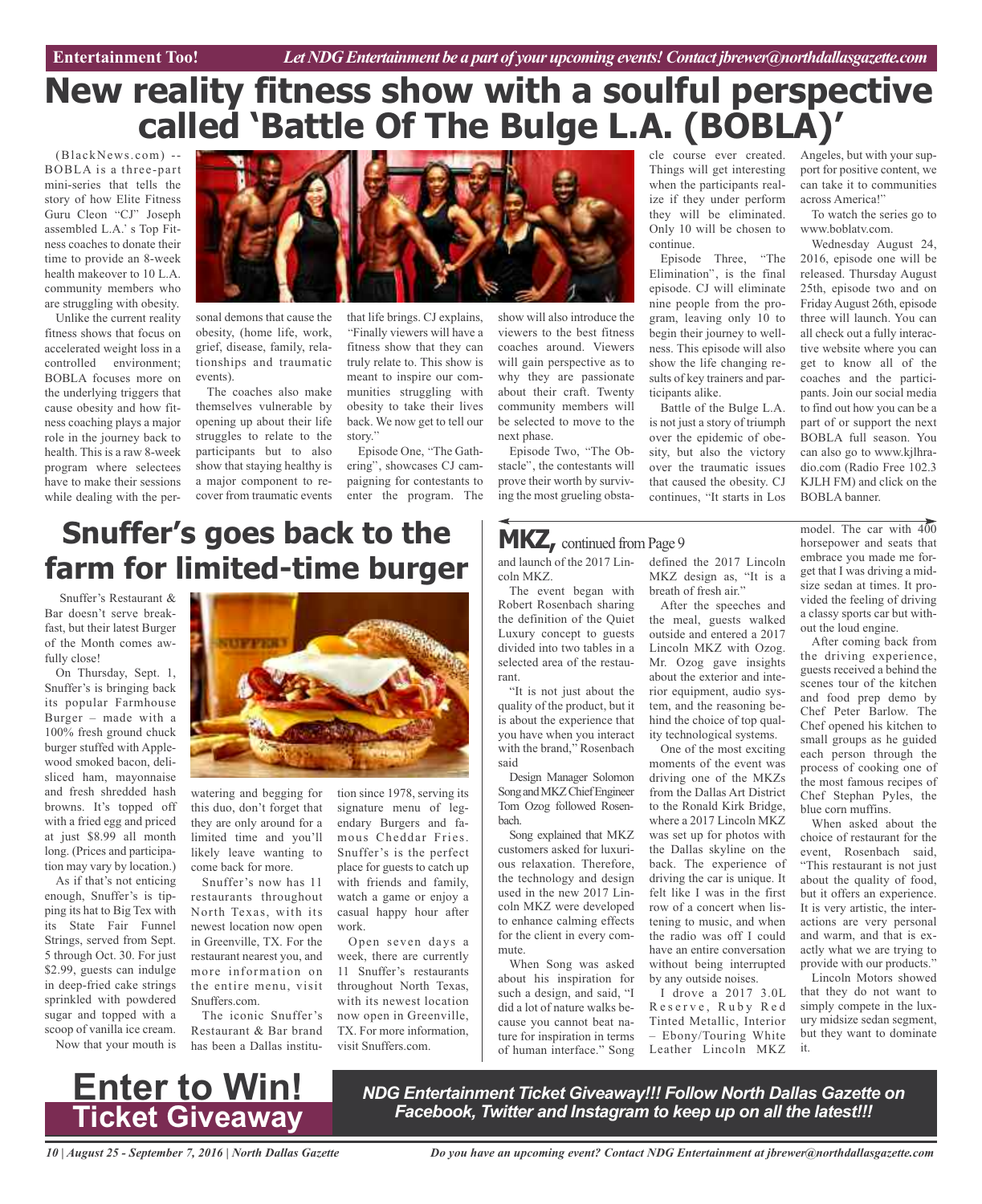### **Marketplace**

## **Richardson-based Enseo will offer Netflix to any hotel where service available**

HomeAwayFromHome™ personal area networks. Enseo's advanced data analytics gathered data from several million occupied room nights this year proves Netflix is the guest's favorite channel in all 19 hotel brands deployed today. This was consistent across all demographics from luxury guests to conference attendees and the ever elusive millennial

"We are thrilled and honored that Netflix has chosen Enseo astheir partner to offer Netflix on the in-room television for guests around the globe. It is a tremendous amount of trust. Enseo will

Netflix and Enseo signed an agreement expanding Enseo's rights to now distribute the Netflix application on select Enseo devices to any hotel under a specific contract with Enseo in any country where the Netflix service is available.

"Our partnership with Enseo brings Netflix members a high quality viewing experience on their hotel room TV," said Paul Perryman, Director Business Development at Netflix. "Through our expanded agreement, now more hotels in more countries will be able to provide guests access to their favorite Netflix TV shows and movies on the inroom television, making their hotel room feel more like home."

In 2014, Enseo was the first hospitality integrator to license and deploy the Netflix application in hotels.



Backed by a world-class platform of powerful hardware. flexible software, and technology-based services, Enseo has designed a platform that continues to evolve to meet the ever-changing needs of hotel brands, hotel owners, and most importantly, the guest.

Guests staying in hotels powered by such Enseo devices will be able to subscribe to Netflix or sign into their existing accounts simply by accessing the Netflix application on the guest room TV

via a Netflix logo on the onscreen TV menu, or a Netflix-branded button on the TV remote control. In addition, guests will not be required to pay in-room Internet fees in order to access the Netflix application on the Enseo device. When the guest checks out, their Netflix user credentials will be automatically removed from the device.

Enseo's Room Operating Center (eROC™) powers guest experiences including streaming Over-The-Top

#### "We pledge to keep the Chavis continued: "The legacy of freedom-fighter journalists like George Curry will never pass away,

but will always be kept dear and present in our continued struggles to liberate all ensure that the television it-

traveler.



## **We buy 1998-2006 Models**

- *• Must be in good running condition*
- *• Title must be free from liens*
- *• Easy steps to follow, hassle free selling processing. No ad posting, no games with dealership sales.*
- *• Quick transaction, you get your cash fast. We pay you on the spot.*

**Call today for appointment at your location 1-972-432-5219 Leave message if no answer, someone will get back to you.**

(OTT) applications like Netflix, as well as enabling guests to listen to their own music using Enseo's Bluetooth audio. Enseo provides guests the best WiFi service with Enseo's HSIA and self behaves, the remote and on-screen menu is easy to navigate, and the network operates at the highest standards at each Enseo property, giving

"Netflix members the great streaming content and view-

ing experience they have come to expect. Our owners are thrilled as they have been demanding our solution for more of their properties," said Vanessa Ogle, Enseo's Founder, Chairman and **CEO** 



A TICKETSURANCE **PLAN CAN PROTECT** YOUR BUDGET FROM **UNEXPECTED, COVERED SITUATIONS** LIKE:



missionen O Stäbiniste O forbatteritzentalen O kilopolitikkerra mile profitamienti al forma futbori vervicine il

### countless people, including 20th Century. **CURRY,** continued from Page <sup>8</sup>

me, to think beyond their narrow experience and expand their understanding. George may be gone, but he will not be forgotten."

The Rev. Al Sharpton called Curry a "trailblazer" and said he was "saddened beyond words" at news of Curry's death.

In 2003, Curry was named "Journalist of the Year" by the National Association of Black Journalists and he's also on NABJ's list of the Most Influential Black Journalists of the journalistic genius and spirit of George Curry alive in all

that we will do in the future to sustain the liberating and empowering voice of Black owned newspapers and media companies," Chavis said. "George and I were life-long friends and coworkers at the NNPA, NAACP, SCLC, ANC and just about every other national and international organization that is serious about demanding justice and equality."

## **TERROR,** continued from Page <sup>7</sup>

London, Northern Ireland, Jordan and Israel. Davis served on the Police Executive Research Forum's Board of Directors, and was a founding member and first President of the Massachusetts Major City Chiefs Association.

Davis will share his story as the lead law enforcement official in Boston at the time of the marathon bombing in 2013. He will recount the attack, law enforcement's subsequent battle with the Tsarnaev brothers

and the city's continuing recovery effort. He plans to also offer seasoned insight on how to counter the rise of homegrown terrorism and how that relates to the international fight against radical Islam.

Policy Analysis' Hatton Sumners Distinguished

The National Center for

Lecture Series is scheduled for Sept. 9 from Noon - 1:30 p.m. at the Dallas Marriott Las Colinas at 223 West Las Colinas Blvd. in Irving.

*For the 411 in the community, go to www.northdallasgazette.com*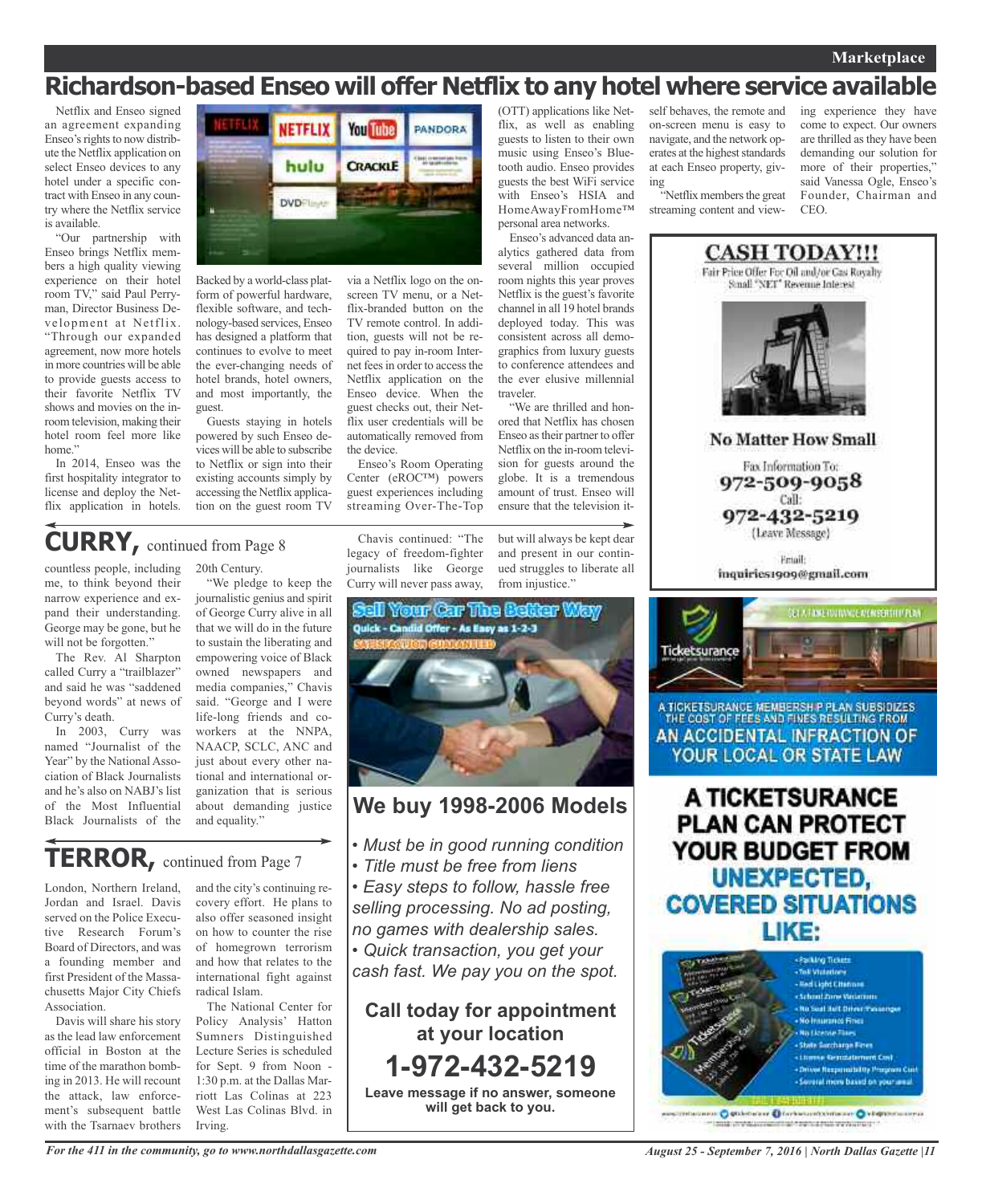# **Entrepreneurship is a skill that can be learned**

Business classes are not a prerequisite for entrepreneurship, and yes, some of the most storied startup founders were college dropouts. But many others say they benefited from academic courses and experiential learning opportunities that focused on the fundamentals of entrepreneurship.

Joshua Reeves, the softspoken CEO of a payroll and benefits startup called Gusto, began one talk on entrepreneurship by saying he attended the Entrepreneurial Thought Leaders Seminar at Stanford University 14 quarters in a row while majoring in electrical engineering.

Kevin Systrom and Mike Krieger, the founders of Instagram, met as students in an entrepreneurship work/study program that combines classes, mentoring and other immersive experiences.They and other entrepreneurs who went through the nine-month Mayfield Fellows Program, also at Stanford, say it was the most insightful experience they had as students.

Other alumni of the program include startup founders like Kit Rodgers of Cryptography Research, Avid Larizadeh of Bottica and Google Ventures, David Merrill of Sifteo and Bobby Lee of BTCC. Each one of them possesses innate talents and drive, that along with insights they gained as students, propelled them to entrepreneurial success.

Elon Musk may embody the notion of a naturally gifted entrepreneur, but the aforementioned founders are proof that the necessary skills and mindset can be learned.

The late Peter Drucker, one of the leading management thinkers of the 20th century, said it best: "The entrepreneurial mystique? It's not magic, it's not mysterious, and it has nothing to do with the genes. It's a discipline. And, like any discipline, it can be learned."

Yes, some will argue that entrepreneurship is still more art than science, at times requiring improvisation in the face of unique and uncertain situations. But there are obvious characteristics that successful entrepreneurs tend to share. Among them are:

• a personal passion to solve a problem

• a vision for what's innovative

• the skills to build a product orservice, and a business around it

• the tenacity to constantly seek feedback, iterate and pivot

• the ability to empathize with and inspire those around you.

#### **Emergence of entrepreneurship education**

Donald Kuratko, a professor of entrepreneurship at Indiana University, Bloomington, traces the history of the academic field back to 1971, when the University of Southern California first launched a concentration in entrepreneurship for MBA students. By the early 1980s, more than 300 universities offered courses in entrepreneurship and small business, and over the next decade, that number grew to 1,050 schools, Kuratko states in his article, "The Emergence of Entrepreneurship Education: Development, Trends, and Challenges."

When it was published in 2005, entrepreneurship education had exploded to more than 2,200 courses at over

## **WHEREU,** continued from Page <sup>1</sup>

"Black America" as wealthy as Mexico.

"The app gets dialogue going about how to effect change in the community," Mahaffey said. "It helps us address the dearth of sustainable black-owned businesses and route money back into our communities. We've heard from several businesses listed on the app that being listed has increased traffic."

Between 500,000 and 1 million jobs could be created if higher-income black households spent just \$1 of every \$10 at black-owned stores and other enterprises, according to research by Northwestern University's Kellogg School of Management. The NAACP also cites data that suggest that entrepreneurial success is linked to generational economic empowerment.

"So," Mahaffey said, "I agree with the NAACP's Nicole Kenney who says, 'If we are serious about improving our communities, improving our schools, providing jobs (black businesses are the second highest employer of African-Americans after the government), we must advance and strengthen black-owned businesses.' That's what WhereU is about."

Mahaffey said she learned how to code in high school and advanced her software-development knowledge in college. She said "the lion's share" of her professional career has been spent in the tech world.

"The beauty of being engaged in STEM," she said, "is that you can build what you dream," through science, technology, engineering and math.

Mahaffey's December dream has become a reality that could have a major impact on America's black

businesses. New York leads the U.S. with 250,890 black-owned enterprises, according to the U.S. Census Bureau. Atlanta is second with 176,245. So far, Mahaffey said, WhereU lists 75,000 such companies.

"WhereU is a directory, not a marketplace," Mahaffey said. "But we do offer a badge for stores that ship globally or have online stores. Consumers can link to their websites from the app."

Mahaffey is "exploring a partnership with blackowned websites that provide e-commerce and marketplace solutions," she said. "We are committed to marketing the app to users in a way that encourages them to be intentional about using the app to search for black businesses . . . I've been supporting black business all my life. WhereU gives everyone a chance to do the same."

1,600 schools around the country. Kuratko also counted more than 100 established and funded entrepreneurship centers at the time, noting emerging trends in "experiential learning" such as class projects, startup competitions and field trips exposing students to industry. "Today, the words used to

describe the new innovation regime of the 21st century are: dream, create, explore, invent, pioneer, and imagine!" Kuratko wrote. "Entrepreneurship educators must have the same innovative drive that is expected from entrepreneurship students."

However, Kuratko notes — as do others — that more progressive universities are offering entrepreneurship courses across a wide range of schools and departments. In particular, "it is critical to expand entrepreneurship education to engineering and science departments where most of these technologies originate," entrepreneurship professors Tom Byers (Stanford) and Andrew Nelson

(University of Oregon) state in the Chicago Handbook of University Technology Transfer and Academic Entrepreneurship

Byers and Nelson, along with Richard Dorf, an engineering professor at the University of California, Davis, wrote the textbook Technology Ventures: From Idea to Enterprise.And in it, they explain why they focus on the tech sector, and on educating science and engineering students as well as those studying business:

"The technology sector represents a significant portion of the economy of every industrialized nation. In the United States, more than onethird of the gross national product and about half of private-sector spending on capital goods are related to technology. It is clear that national and global economic growth depends on the health and contributions of technology businesses."

At the university that spawned Silicon Valley, Stanford's engineering school offers courses, fellowships and other learning opportunities to help students develop the knowledge, skills and behaviors to be entrepreneurial in life. And through Stanford's involvement with the National Center for Engineering Pathways to Innovation – known simply as the Epicenter – students and faculty far beyond the valley have brought entrepreneurship and innovation to their campuses and curriculum.

Funded by a \$10 million grant from the National Science Foundation, the Epicenter led initiatives that turned

#### See SKILL, Page 16

Drivers: Owner Operators! Home Daily, Benefits! CDL-A, 1Yr. Exp, Great Driving Record, Pneumatic Tank & End Dump. sunsetlogistics.com **817-589-1455 or 888-215-4285**



**Please visit our website: www.edbellconstruction.com/careers Or email your resume to: careers@edbellconstruction.com**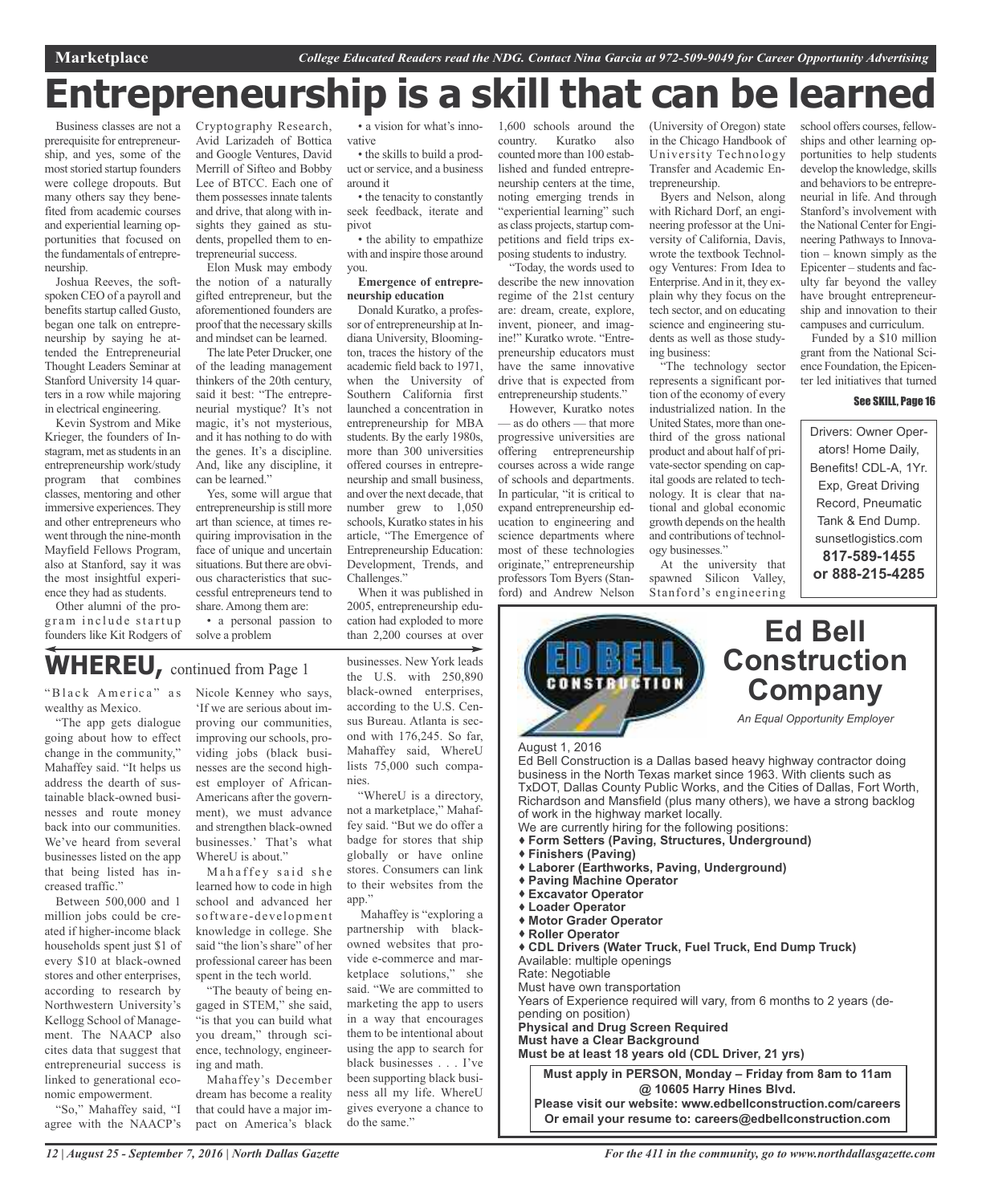### *On a quest for qualified candidates? Contact Nina Garcia at 972-509-9049* **Career Opportunity**

## **EQUIP,** continued from Page <sup>6</sup>

In addition, the consortium will offer a new alternative which will allow students who have earned a certificate, but not an associate degree, to take StraighterLine courses and complete their associate degree.

"Thanks to the new EQUIP program, DCCCD students can complete and compete," said Dr. Joe May, DCCCD's chancellor. "In other words, they can finish college with an online degree and low-to-no debt, and they can compete in the workforce with a credential that employers want. They can find jobs that pay well and will help them support their families and contribute to their communities. Businesses get the trained workforce they need."

Classes already are affordable, but DCCCD's partnership with Straighter-Line and CHEA under the EQUIP Experimental Site program offers financial aid opportunities that students did not have until now. Eligible students will be able to use Pell Grants and federal loans to pay for tuition and educational materials/expenses.

"The new program is a win-win for everyone," May said.

DCCCD expects to enroll 600 students during the first year of the EQUIP program with StraighterLine and CHEA. Pending approval by the DCCCD board of trustees, EQUIP tuition is expected to be \$99 per credit, which includes the cost of books; credit courses usually are three credits. The district plans to start the program in 2017 during the summer or fall semester after approval is finalized for the EQUIP program through the Texas Higher Education Coordinating Board and the Southern Association of Colleges and Schools Commission on Colleges.

"StraighterLine helps students lower the cost and risk of starting a degree and helps colleges attract and retain students. College credit can be transferred to any of the more than 100 accredited colleges with whom we have guaranteed credit transfer agreements, including DCCCD," said Burck Smith, Straighter-Line CEO and founder.

Smith added, "The EQUIP program allows trusted non-traditional education providers to participate in the financial aid system and validates the potential for new providers to help solve tough problems like tuition escalation, inconsistent credit transferability, low retention rates and high levels of student

debt and default." According to the Depart-

ment of Education, the EQUIP experiment will allow students — particularly low-income students — to access federal student aid for the first time to enroll in programs offered by non-traditional training providers, in partnership with colleges and universities, including coding bootcamps, online courses, and employer organizations.

Over the next decade, the number of jobs requiring some level of higher education is expected to grow more rapidly than those that do not; 11 of the 15 fastestgrowing occupations will require post-secondary edu-

## **North Dallas Gazette is looking for a Writer / Stringer in the Irving Area.**

Candidate would cover Irving City Council Meetings & Irving ISD Board Meetings.

Also, Candidate would be a contributing writer, submitting general interest stories from the Irving area.

Interested?

**Send resume and writing samples to: inquiries1909@gmail.com**

## **Experienced Print & Web advertising Indoor sales.**

12.00 to 15.00 per hour against commission. Candidate must have 3 years of Verifiable experience. Must be able to sell minority Media, Print & Web 25 to 30 hours weekly. Must be highly motivated and a Self-Starter.

**ONLY EXPERIENCED ADVERTISING CANDIDATE SHOULD APPLY.** Send Resume to:

**Inquiries1909@ gmail.com** Or leave message @ **972.432.5219**



**Attention Suppliers of Goods, Services and Construction Review Competitive Opportunities at www.bidsync.com**

**GARLAND** 

**DO YOU WANT AN EXCITING AND REWARDING CAREER?**

**PURSUE A CAREER AS A POLICE OFFICER OR FIREFIGHTER!**

• Competitive wages<br>• Array of benefits<br>• Education incentive pay<br>• ...and more

REGISTER ONLINE TO TAKE THE CITY OF IRVING'S NEXT CIVIL SERVICE ENTRANCE EXAM

### *www.cityofirving.org*

*The City of Irving does not discriminate on the basis of race, sex, religion, age or disability in employment or the provision of services.*

**Statewide African American Press\Association is seeking a statewide sales representative.**

The Texas Publishers Association is seeking a statewide sales representative to



represent the overall sales objective for the organization. Individual must have a proven sales track record with local and regional sales strategies.

Also the individual must be:

- A self-starter
- Have excellent written and verbal communication skills
- A visionary
- Professional

• Have excellent organizational skills Previous advertising agency and direct sales experience a plus. Position is commission based.

Serious inquiries only. **Please email resume to inquiries1909@gmail.com or leave a message for the position at 972-432-5219.**

## **DALLAS COUNTY SHERIFF'S DEPARTMENT & CONSTABLE OFFICES**

## **NOTICE OF WRITTEN EXAMINATION FOR DEPUTY I POSITIONS**

Register in person Wednesday, August 17, 2016 – Wednesday, August 31, 2016 Renaissance Tower 1201 Elm Street, 23RD FLOOR Dallas, Texas 75270

**Visit our website at www.dallascounty.org for details. EOE**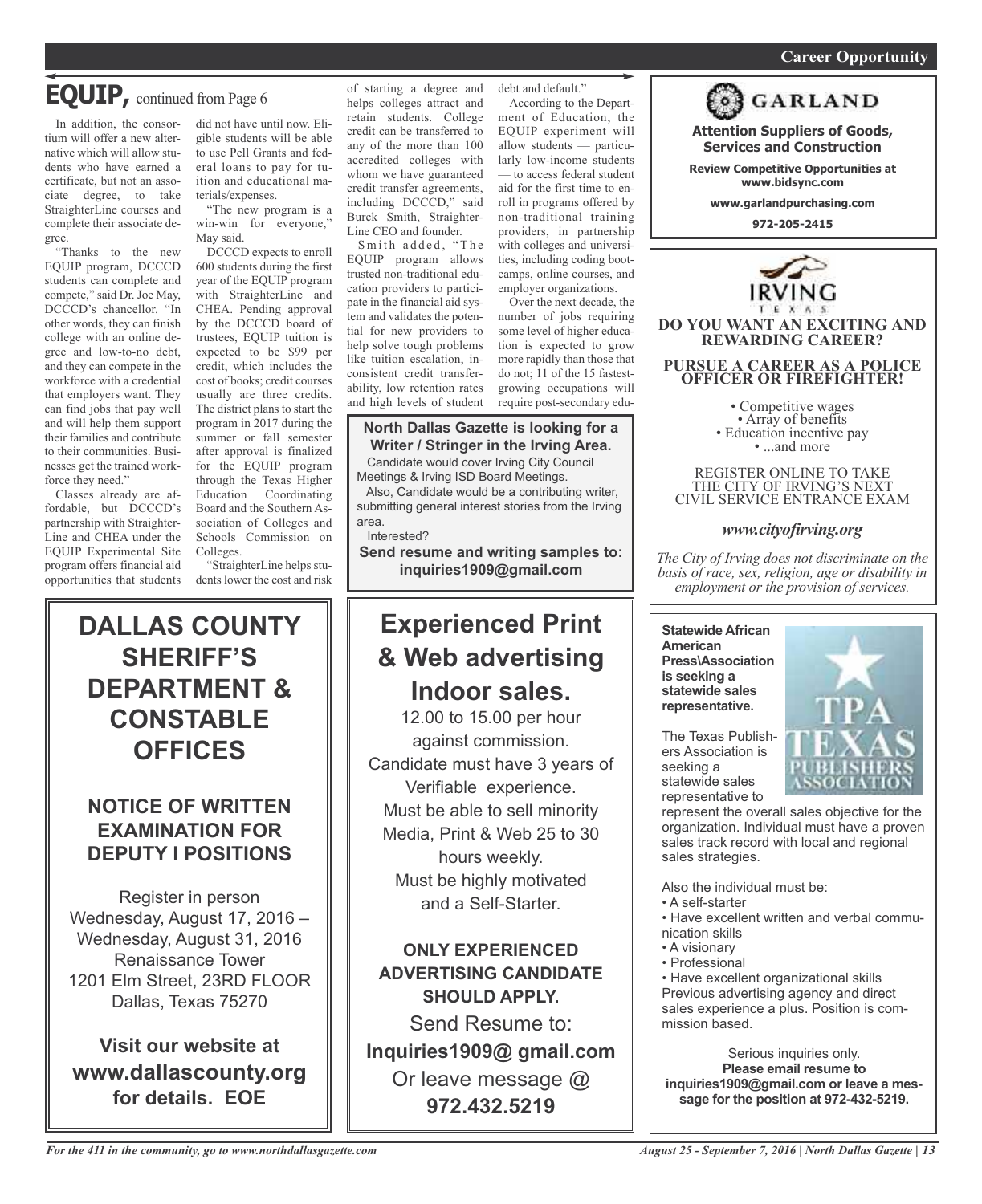### **Church Happenings www.NorthDallasGazette.com**

### **BETHEL BIBLE FELLOWSHIP, CARROLLTON (A PLACE TO BELONG)**

**August 28, 9:45 a.m.** You're invited to our Sunday Morning "Prayer and Meditation" followed by Morning Worship Service at 10 a.m. See what God is doing through and with us; you will be blessed.

#### **August 31, 7 p.m.**

Join us in Wednesday's Prayer and Bible Study Class with Senior Pastor Woodson and Pastor Brenda Patterson teaching a series on "Design for Discipleship, Book 4, Chapter 3." Spiritual maturity is God's desire for you. It's Time to Grow; Ephesians 4:12 & 13.

Dr. Terrance Woodson, Senior Pastor 1944 E. Hebron Parkway Carrollton, TX 75007 972-492-4300 www.bethelbiblefellowship.org

#### **CHRIST COMMU-NITY CHURCH IN RICHARDSON**

 $\mathcal{L}_\mathcal{L}$  , where  $\mathcal{L}_\mathcal{L}$  , we have the set of the set of the set of the set of the set of the set of the set of the set of the set of the set of the set of the set of the set of the set of the set of the set

### **August 28, 8:45 a.m. and 11 a.m.**

You're invited to our Morning Services as we worship, honor and praise God for His blessings.

### **August 31**

Join us at 12 Noon with Rev. Viveca Potter teaching on the Word of God; come back at 6:45 p.m. for Corporate Prayer and stay for Senior Pastor Autry at 7:30 p.m. teaching the Word of God. Our youth will come for Food and Fellowship at 7 p.m. followed by Bible Study at 7:30 p.m.

Dr. Terrence Autry, Senior Pastor 701 Centennial

972-991-0200 Richardson, TX 75081 www.Christcommunityrichardson.org

### **FELLOWSHIP CHRISTIAN CENTER CHURCH IN ALLEN "THE SHIP"**

 $\mathcal{L}_\text{max}$  , we have the set of the set of the set of the set of the set of the set of the set of the set of the set of the set of the set of the set of the set of the set of the set of the set of the set of the set of

**August 28, 8 a.m. Every 4th Sunday** Calling All Youth! Join

our Hype Sunday Worship (first service only) on our main campus at 200 West Belmont Drive and be blessed; followed by our Sunday Worship Services at Bolin Elementary School in Allen, Texas 75002 and bring someone with you, you will be blessed.

### **August 31, 12 p.m.**

Join us in our Wednesday's 12 Noon-Day Live, Prayer and Bible Study and/or our Wednesday Night Live, Prayer and Bible Study at 7 p.m. to learn more about God's Word at the Joycie Turner Fellowship Hall, 200 West Belmont Drive in Allen.

Be encouraged by God's plan for your maturity and His glory; and most of all, be prepared to grow.

Dr. W. L. Stafford, Sr., Ed. D. Senior Pastor 5705 Cheyenne Drive at Bolin Elementary School in Allen 75002 for Sunday Morning Worship and the Admin. Building Address is 200 W. Belmont Drive Allen, TX 75013 972-359-9956 www.theship3c.org

### **INSPIRING BODY OF CHRIST CHURCH, Let's Go Fishing! MATTHEW 4:19**

 $\overline{\mathcal{L}}$ 

### **August 28, 7:30 and/or 11:30 a.m.** You're invited this Sunday

as we praise, worship, honor and magnify God's Holy name.

**August 29, 7 p.m.** Join us in Monday School as we grow in God's Word and learn what God has to say to us.

Pastor Rickie Rush 7701 S Westmoreland Road Dallas, TX 75237 972-372-4262 www.Ibocchurch.org  $\overline{\phantom{a}}$  , which is a set of the set of the set of the set of the set of the set of the set of the set of the set of the set of the set of the set of the set of the set of the set of the set of the set of the set of th

### **MT. OLIVE CHURCH OF PLANO (MOCOP)**

**August 28, 10 a.m.** Join us for Worship Service as we praise and worship God for His Honor and His glory; and don't forget to comeback at 7 p.m. for our Brazilian Church.

**August 31, 7 p.m.** You're invited to our

Wednesday's Bible Study class; you will learn what God has to say to us. Come to be encouraged by God's plan for your spiritual growth and His glory.

Pastor Sam Fenceroy Senior Pastor and Pastor Gloria Fenceroy 300 Chisholm Place Plano, TX 75075 972-633-5511 www.mocop.org

### Investors Liquidation Sale: **Laurel Land Cemetery Burial Plot For Sale (one space) Section # 3, Space # 15, Lot # 20**



Laurel Land Cemetery charges for cost of single Plot: \$3995.00 Discount Amount, if you act right away: <\$1745.00> (your savings) Your Cost: \$2250.00

> **Call Today! 972.432.5219** (leave message,if no answer)

**SHILOH MBC IN PLANO (WHERE COMMUNITY BECOMES FAMILY)**

### **August 14 – October 10, 2016**

You're invited to our Shiloh Bible Institute - Fall Classes. The cost is \$15 per class and is open to members, family, and friends interested in learning about the Bible. Click here for more information and online registration.

### **August 28, 8 a.m. And 11 a.m.**

Join us for Worship Services and fellowship as we give God all glory, honor and praise.

## **August 31, 7 p.m.** You're invited to our

Wednesday's Bible Study to learn more about God's Word. Come and be encouraged by God's plan for your maturity and growth; it's all for His glory and His honor.

Our church ministries offer opportunities for motivation and growth; join us and see.

Dr. Isaiah Joshua, Jr. Senior Pastor 920 E. 14th Street Plano, TX 75074 972-423-6695 www.smbcplano.org



Kedra A. Flowers CPA PC

## www.**IRSsafe**.com

NDG now has a "Special Advertising Package"for churches and non-profit organizations that need to let the community know about your Special Event.

## Opportunity You Can Measure...

## **Church Events**

- Church Anniversary
- Pastor's Anniversary
- Women's Day
- Men's Day

## **Non-Profit Org. Events**

- Fundraisers
- (Concerts)
- Special Events
- (Personal or Community)

## Special Rate \$199

(Black & White, per insertion) Ad size - 4.905"x 6"(Quarter Page, B&W) (NOTE: Color Ad \$75 extra per inserion) Production disclaimer - NDG ad meake-ready is not included in promotion. Layout/production of "copy ready"ad will be a nominal extra cost. E-mail ad copy to: Marketing@NorthDallasGazette.com or call our Marketing Department today! 972-509-9049

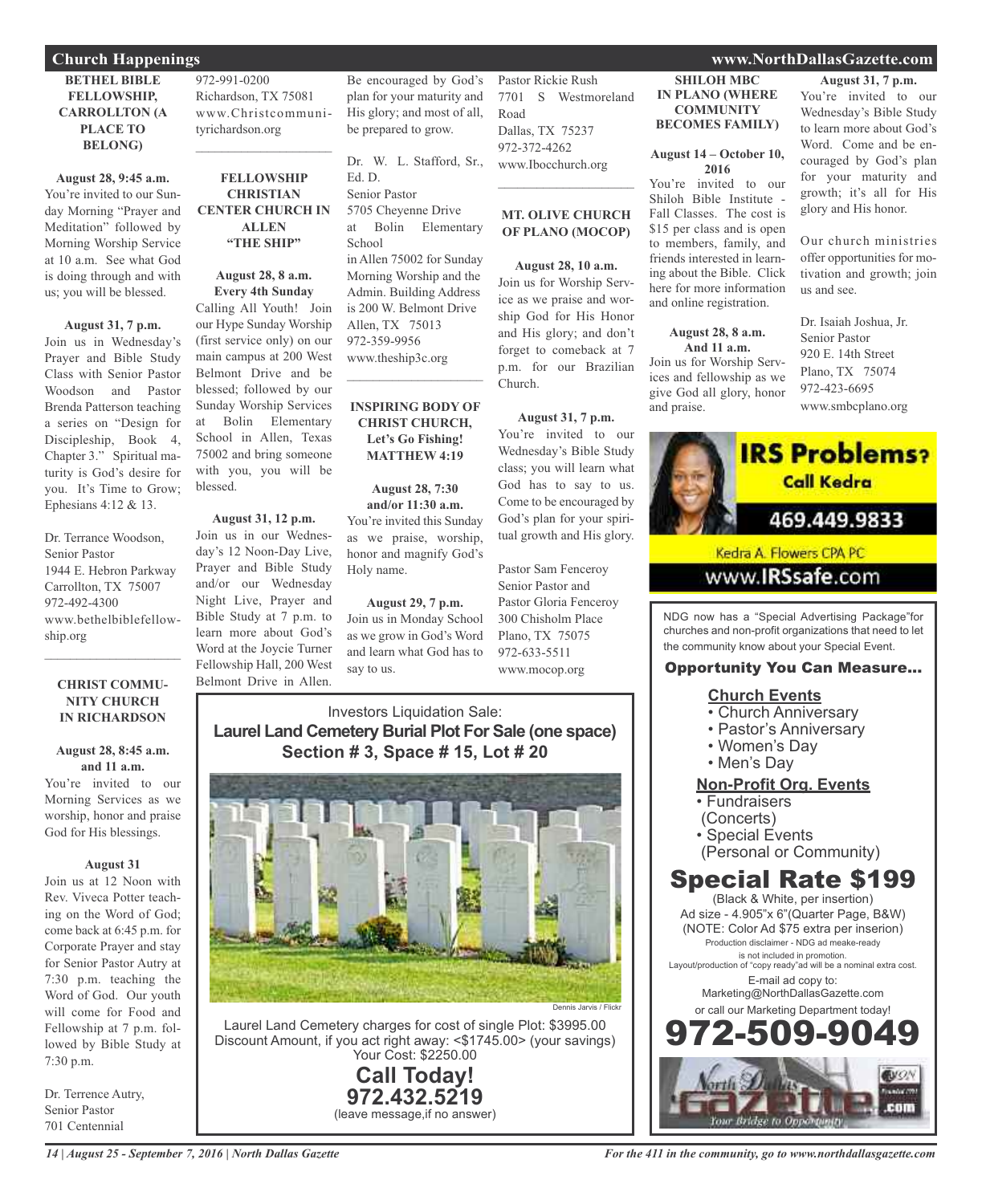

*Send email to: businessoffice@ northdallasgazette.com to sign up for Sister Tarpley's weekly electronic newsletter.*

*Discussing a friend, I was asked, "What is a Friend?" it started me to thinking. In college and in my adult life, I have met a few life-time friends; the following is something that I received years ago.*

**A Friend Does Most or All of These From A to Z: A**ccepts you as you are. **B**elieves in "you." **C**alls you just to say "Hi." **D**oesn't give up on you! **E**nvisions the whole of you (even the unfinished parts.)

**F**orgives your mistakes. **G**ives unconditionally. **H**elps you. **I**nvites you over. **J**ust "be" with you. **K**eeps you close at heart. **L**oves you for who you are. **M**akes a difference in your life.

Never judges you. **O**ffer support. **P**icks you up. **Q**uiets your fears. **R**aises your spirits. **S**ays nice things about you. **T**ells you the truth when you need to hear it.

**U**nderstands you. **V**alues you for who you are. **W**alks beside you. **X**-plains things you don't understand. **Y**ells when you won't listen; and **Z**aps you back to reality, when you need to be.

**Something to Ponder -- Don't Tell It Like It Is:** "Death and life are in the power of the tongue; . . ." **(Proverbs 18:21)**

Words are serious business; I have often told my children, be careful what you say; once words are spoken, you can never take them back. As believers, we need to get serious about learning how to use words.

We need to put them to work for us like God does. The Bible tells us that He uses words to, "Call those things which be not as though they were." **(Romans 4:17)**

Most of us don't have the faintest idea how to do that.

North Dallas Gazette takes a moment to reflect on the past with **Historical Perspectives from Sister Tarpley** Hear what it was like growing up in <sup>a</sup> very dif-



We have spent our lives "telling it like it is." We constantly use our mouths to report on the sorry state of affairs around us, and there is plenty to talk about!

Thus, the very thought of calling "things which be not as though they were," seems crazy.

"You mean that I'm supposed to say, "I am healed," when I'm feeling sick? Or that, "I am prosperous," when I'm penniless?" We would say, "That sounds like lying to me."

There's a difference between lying and speaking by faith. A lie is meant to deceive. It's designed to make someone believe something that's not true.

But to speak by faith is simply to speak words that agree with the Word of God



*Mr. Young Sung, Community Leader, Mr. Bobby Kim, Founder/CEO of Breakers Korean BBQ in Carrollton, TX and Sister Tarpley, displaying Breakers Certificate of Occupation (CO) to open and serve the public delicious BBQ .*



instead of the circumstances around you.

It's speaking from your spirit instead of from your mind. Apostle Paul said, "We having the same spirit of faith, according as it is written, I believed, and therefore have I spoken; we also believe, and therefore speak;" **(2 Corinthians 4:13.)**

This is simply saying, "I have believed, and therefore have I spoken."

There are people, who speak the words, but they do not have the faith to back them up, and as a result, they fall flat on their spiritual faces.

They didn't actually "call things" that be not as though they were." They called things that be not, the way they wished they were.

Those are two very different things. The words may be the same; but just wishing and hoping won't get the job done. You've got to "believe."

Bring both your tongue and your heart in line with the Word of God. Stop "telling it like it is" and start speaking and believing the promises of God. Put the power of words to work for you.





Īsiah Joshua, Jr. Fustor

SMBC: A church Focused on Excellence while Teaching the Word. Preaching the Gospel, Reaching the World

Worship Times: 8 and 11 a.m. Sunday School: 9:45 a.m. Mid-week: Wednesday at 7:00 p.m. Youth Church: Every 3rd, 4th, and 5th Sunday at 10:45 a.m. AWANA: Wednesday at 6:30 p.m. Contact Information: 972-423-6695 www.smbcplano.org



*For the 411 in the community, go to www.northdallasgazette.com*